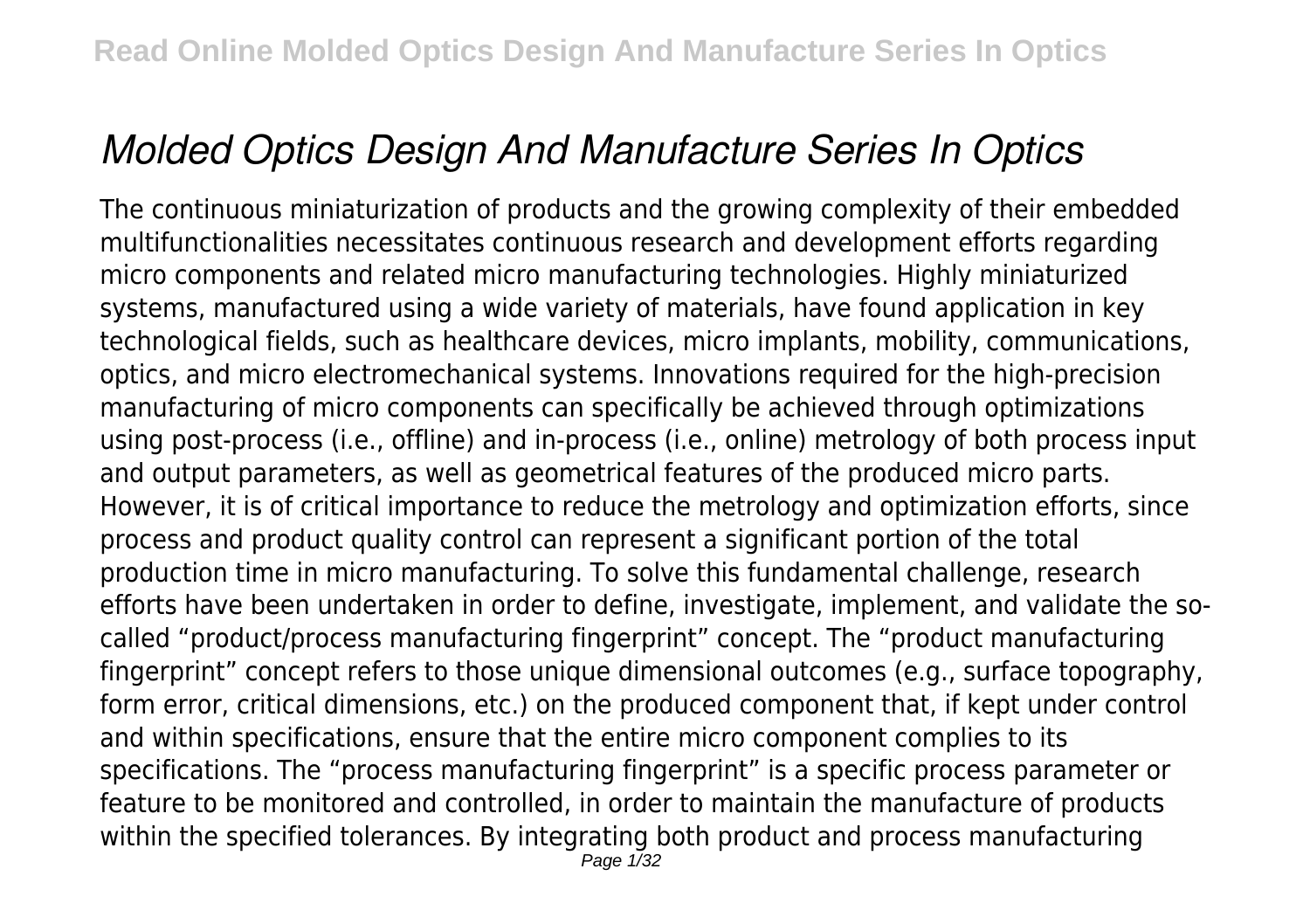fingerprint concepts, the metrology and optimization efforts are highly reduced. Therefore, the quality of the micro products increases, with an obvious improvement in production yield. Accordingly, this Special Issue seeks to showcase research papers, short communications, and review articles that focus on novel methodological developments and applications in micro- and sub-micro-scale manufacturing, process monitoring and control, as well as micro and sub-micro product quality assurance. Focus will be on micro manufacturing process chains and their micro product/process fingerprint, towards full process optimization and zero-defect micro manufacturing.

The main focus of this dissertation is to seek scientific and fundamental knowledge of nonconventional optical components including its optical design, ultraprecision prototyping, precision molds making, transition into industrial production and efficient evaluation. A nonconventional component in this dissertation is loosely defined as an optical component either that is not symmetric around its optical axis or that is aspherical surface with three or higher order coefficient. Nonconventional optics have broadened the vision of optical designers and enhanced the design flexibility and thus are becoming increasingly important as a core next-generation optical component. These optical components have gradually been implemented to replace conventional spherical and aspherical counterparts in the fields of imaging (Plummer, 1982), illumination (Fournier & Rolland, 2008), aviation (Spano, 2008) , and energy (Zamora, et al., 2009) where freeform optics have demonstrated excellent optical performance and high degree of system integration. However, design, fabrication and metrology of nonconventional optics have not been developed at the same pace. Due to the complex nature of nonconventional optics manufacturing processes, the Page 2/32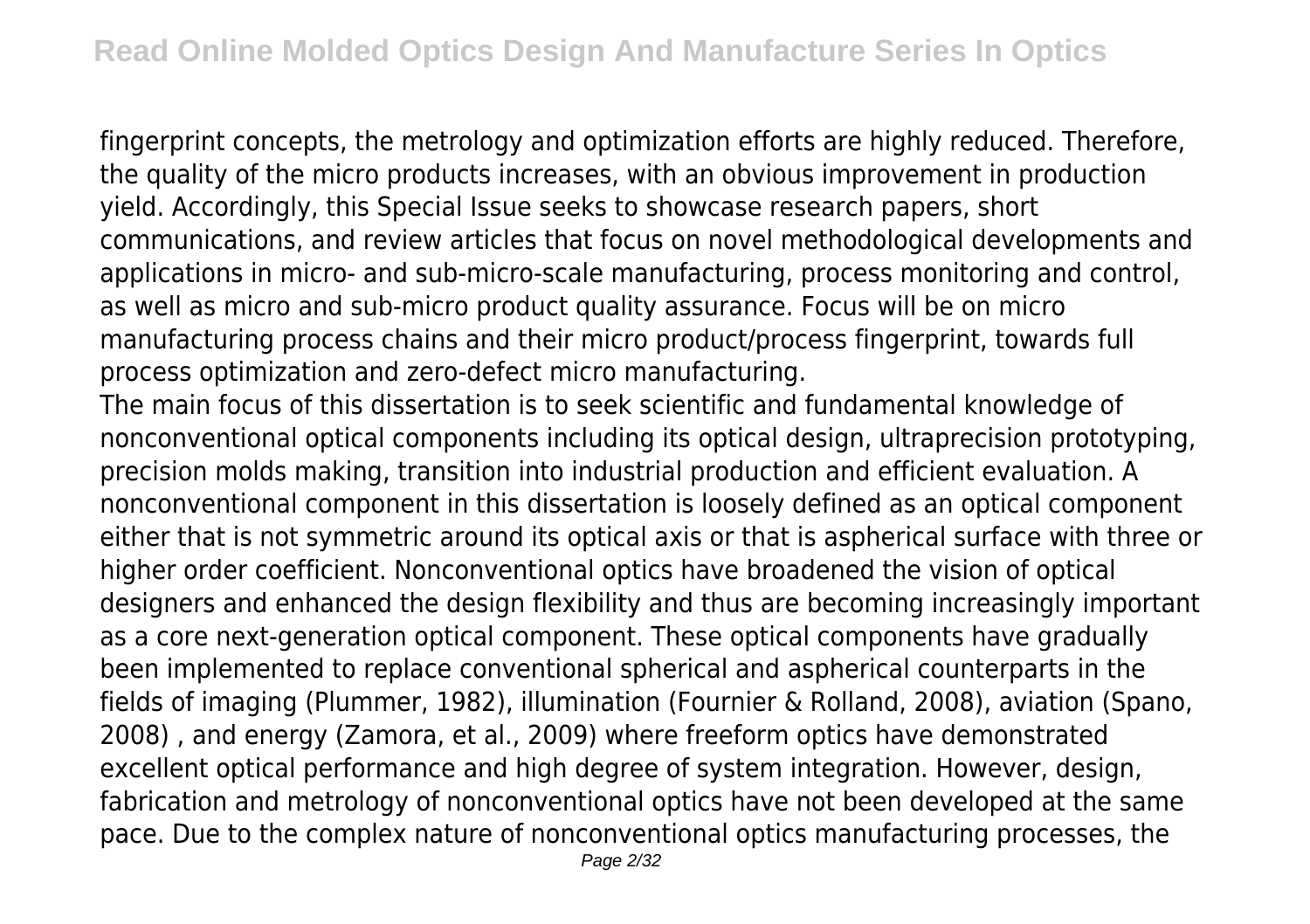production efficiency and finished quality of nonconventional optical components are difficult to be improved. To validate optical performance, in this dissertation ultraprecision diamond tooling is applied to prototype the optical design, which is capable of generating precision optical features both on polymer blank and metal mold without post grinding and polishing process. In addition, the prototyping process also paves the way to mold fabrication. To produce low cost high volume high quality nonconventional optical components, precision compression/microinjection molding has been combined with ultraprecision diamond machining and cleanroom manufacturing respectively for different size scale and application. Once the low cost molded nonconventional optical components and assembly are fabricated, their optical performance needs to be characterized to ensure quality in industrial production. The geometric feature and principle optical parameter, such as focal length, are two important aspects that influence the final optical performance considerably. In order to solve the major problems in manufacturing affordable high quality nonconventional optical components, this dissertation will include several key steps: 1) Investigate nonconventional optics design that could be functionally and economically applied in various optical components or systems to further improve their performance; 2) Validate and evaluate nonconventional optics design by ultraprecision prototyping; 3) Develop the precision molds manufacturing process and the corresponding molding process both for miniaturized lens profile and micro scale diffraction structure; 4) Investigate the products quality by crucial optical parameters measurement and surface profiling. Overall, this dissertation describes a comprehensive understanding of low cost high volume nonconventional optics manufacturing.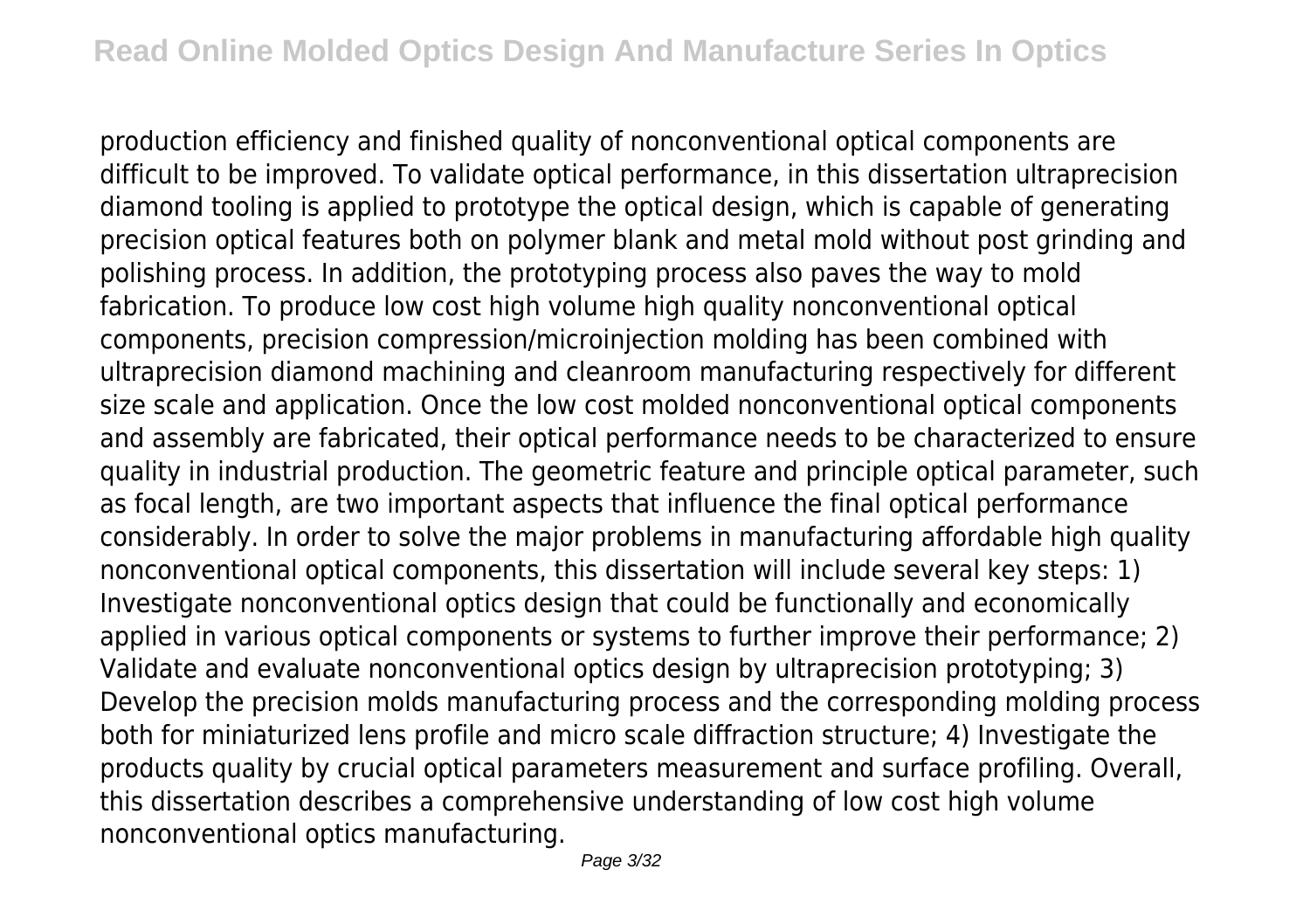This book highlights the tools and processes used to produce high-quality glass molded optics using commercially available equipment. Combining scientific data with easy-tounderstand explanations of specific molding issues and general industry information based on firsthand studies and experimentation, it provides useful formulas for readers involved in developing develop in-house molding capabilities, or those who supply molded glass optics. Many of the techniques described are based on insights gained from industry and research over the past 50 years, and can easily be applied by anyone familiar with glass molding or optics manufacturing. There is an abundance of information from around the globe, but knowledge comes from the application of information, and there is no knowledge without experience. This book provides readers with information, to allow them to gain knowledge and achieve success in their glass molding endeavors.

With the ongoing release of 3D movies and the emergence of 3D TVs, 3D imaging technologies have penetrated our daily lives. Yet choosing from the numerous 3D vision methods available can be frustrating for scientists and engineers, especially without a comprehensive resource to consult. Filling this gap, Handbook of 3D Machine Vision: Optical Metro

?All This Fun, and a Paycheck, too??

Towards Synthesis of Micro-/Nano-systems Advanced Optics Using Aspherical Elements OPTICAL SYSTEM DESIGN Handbook of Optical Dimensional Metrology Page 4/32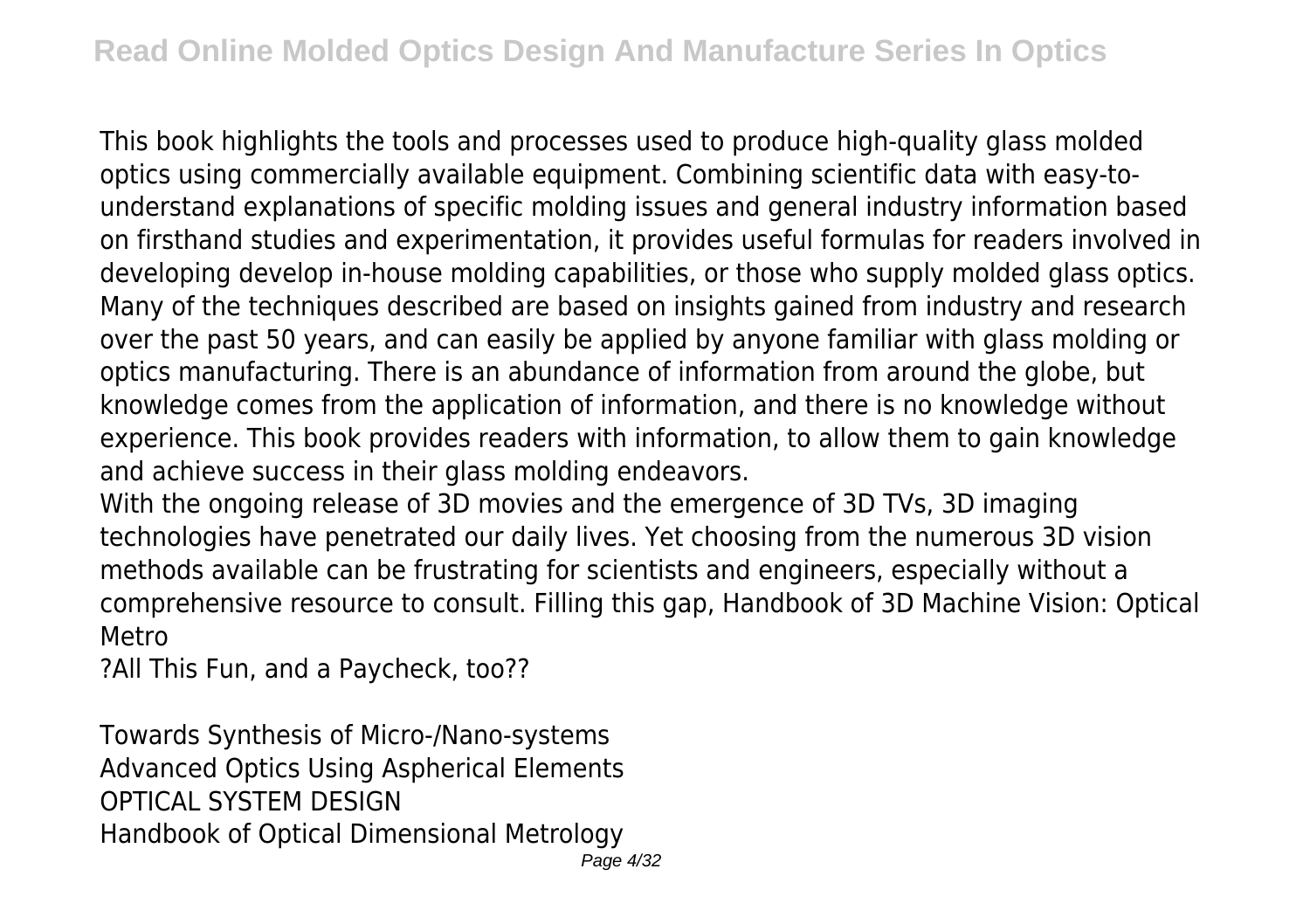*While several available texts discuss molded plastic optics, none provide information on all classes of molded optics. Filling this gap, Molded Optics: Design and Manufacture presents detailed descriptions of molded plastic, glass, and infrared optics. Since an understanding of the manufacturing process is necessary to develop cost-effective, producible designs, the book extensively covers various manufacturing methods, design guidelines, trade-offs, best practices, and testing of critical parameters. It also discusses topics that often arise when designing systems with molded optics, such as mitigating stray light and mating systems by eye. The first three chapters of the book focus on subjects important to the design of systems using molded optics: optical design, visual optics, and stray light. Following these background chapters, the text provides in-depth information on the design and manufacture of molded plastic optics, molded glass optics, and molded infrared optics. The final chapter on testing emphasizes the special characteristics of molded optics. Experts in their particular areas, the authors draw on their considerable knowledge and real-world experiences to give a thorough account of the design and manufacture of molded plastic, glass, and infrared optics. The book will help readers improve their ability to develop systems that employ molded optics.*

*This new edition features numerous updates and additions. Especially 4 new chapters on Fiber Optics, Integrated Optics, Frequency Combs and Interferometry reflect the changes since the first edition. In addition, major complete updates for the chapters: Optical Materials and Their Properties, Optical Detectors, Nanooptics, and Optics far Beyond the Diffraction Limit. Features Contains over 1000 twocolor illustrations. Includes over 120 comprehensive tables with properties of optical materials and light sources. Emphasizes physical concepts over extensive mathematical derivations. Chapters with summaries, detailed index Delivers a wealth of up-to-date references.*

*Foreword by Nobel laureate Professor Theodor W. Hänsch of Ludwig-Maximilians-Universität* Page 5/32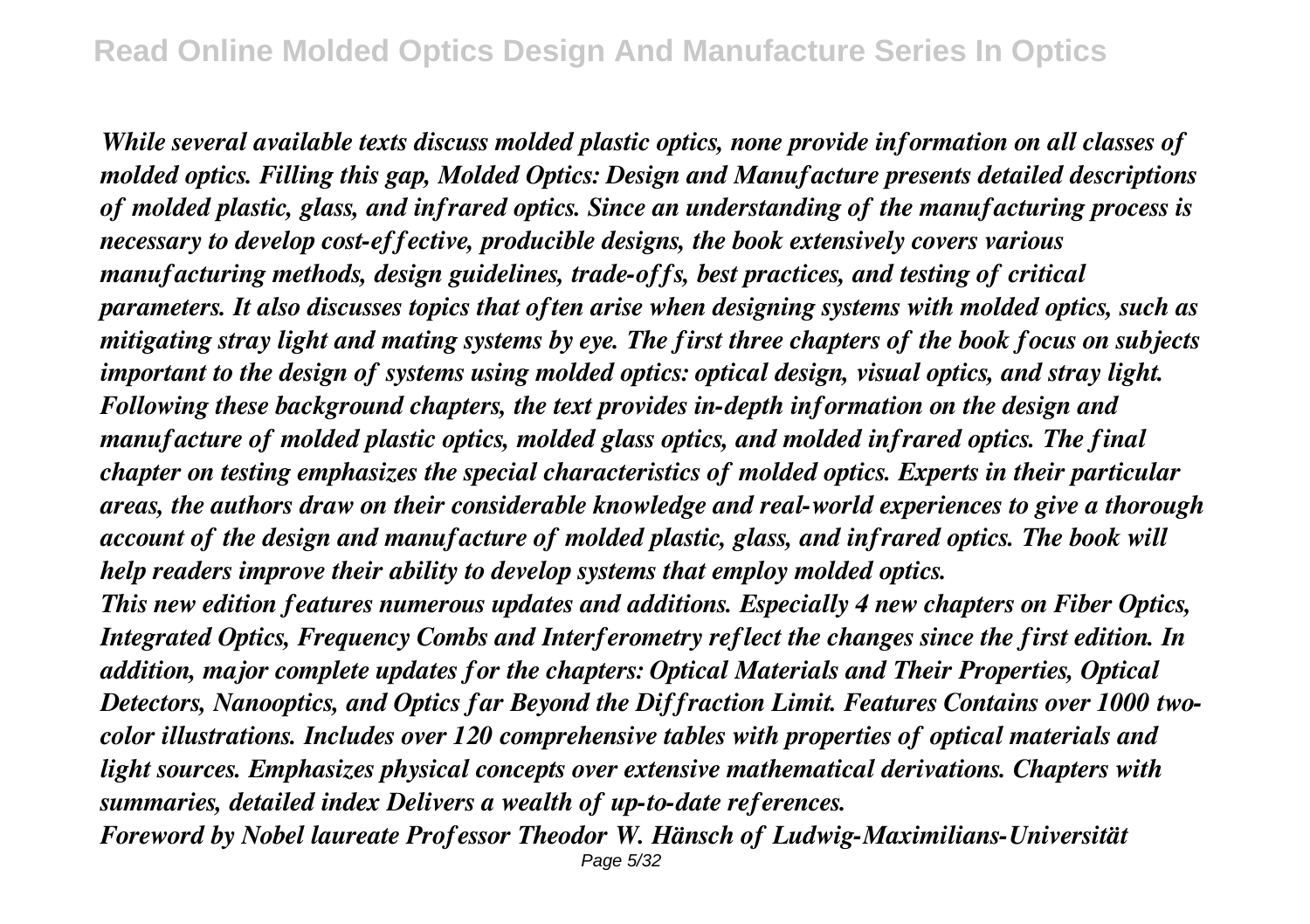*München Based on the authors' experimental work over the last 25 years, Laser-Based Measurements for Time and Frequency Domain Applications: A Handbook presents basic concepts, state-of-the-art applications, and future trends in optical, atomic, and molecular physics. It provides all the background information on the main kinds of laser sources and techniques, offers a detailed account of the most recent results obtained for time- and frequency-domain applications of lasers, and develops the theoretical framework necessary for understanding the experimental applications. After a historical introduction, the book describes the basic concepts and mathematical tools required for studying the physics of oscillators. It then discusses microwave and optical resonators, crucial aspects of operation and fundamental properties of lasers, and precision spectroscopy and absolute frequency metrology. It also focuses on microwave and optical frequency standards and explores current and potential research directions. Accessible to scientists, postdoc researchers, and advanced undergraduate students, this self-contained book gives a wide-ranging, balanced overview of the areas—including frequency standards and clocks, ultra-high-precision spectroscopy, quantum information, and environmental metrology—revolutionized by the recent advent of optical frequency comb synthesizers (OFCSs) based on femtosecond mode-locked lasers. The book is also a useful guide to cutting-edge research for manufacturers of advanced laser systems and optical devices.*

*Despite a number of books on biophotonics imaging for medical diagnostics and therapy, the field still lacks a comprehensive imaging book that describes state-of-the-art biophotonics imaging approaches intensively developed in recent years. Addressing this shortfall, Advanced Biophotonics: Tissue Optical Sectioning presents contemporary methods and applications of biophotonics imaging. Gathering research otherwise scattered in numerous physical, chemical, biophysical, and biomedical journals, the book helps researchers, bioengineers, and medical doctors understand major recent bioimaging*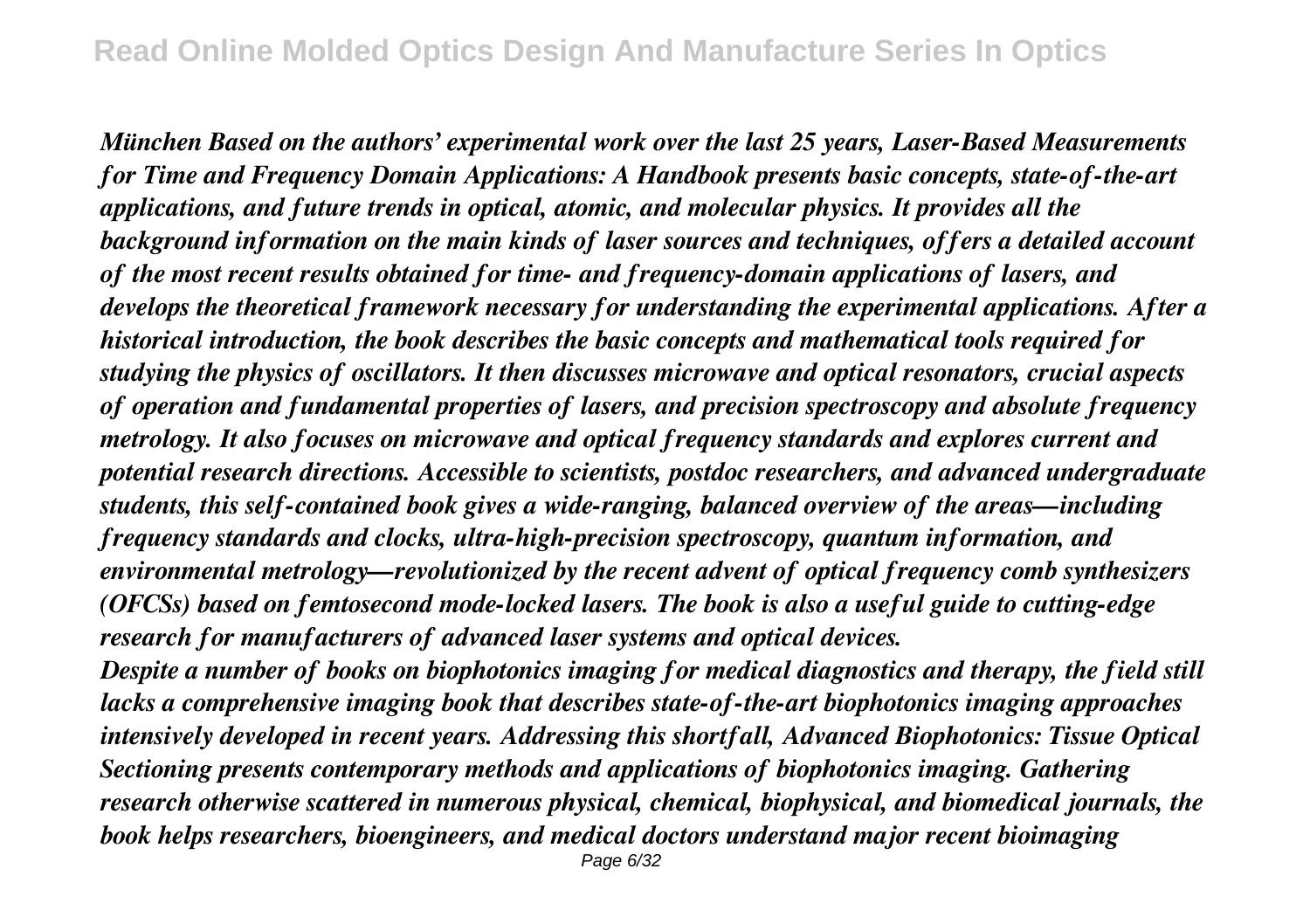*technologies and the underlying biophotonics science. Well-known international experts explore a variety of "hot" biomedical optics and biophotonics problems, including the use of photoacoustic imaging to investigate the molecular and cellular processes in living systems. The book also covers Monte Carlo modeling, tissue optics and tissue optical clearing, nonlinear optical microscopy, various aspects of optical coherence tomography, multimodal tomography, adaptive optics, and signal imaging. With 58 color images, this book represents a valuable contribution to the biomedical and biophotonics literature. Designed for researchers and practitioners in biophotonics, the book is also a useful resource for scientists in laser physics and technology, fiber optics, spectroscopy, materials science, biology, and medicine as well as students studying biomedical physics and engineering, biomedical optics, and biophotonics.*

*Tissue Optical Sectioning*

*The Failure Mechanisms of Coated Precision Glass Molding Tools Encyclopedia of Optical Engineering: Las-Pho, pages 1025-2048 Optical Metrology and Imaging Handbook of Silicon Photonics*

*The 11th International Conference on Precision Engineering (ICPE) August 16-18, 2006, Tokyo, Japan*

This collection represents successful invited submissions from the papers presented at the 8th Annual Conference of Energy Economics and Management held in Beijing, China, 22–24 September 2017. With over 500 participants, the conference was co-hosted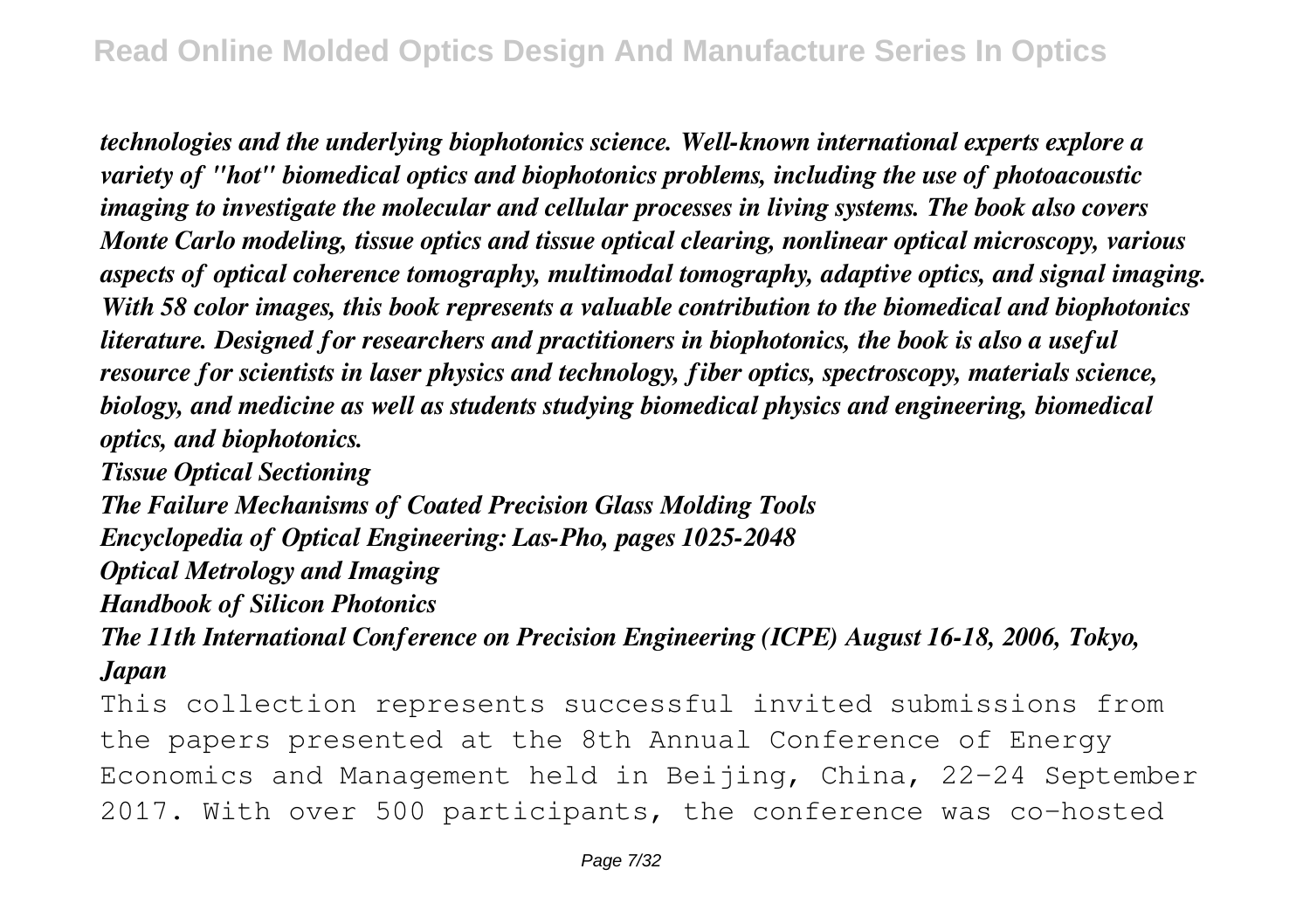by the Management Science Department of National Natural Science Foundation of China, the Chinese Society of Energy Economics and Management, and Renmin University of China on the subject area of "Energy Transition of China: Opportunities and Challenges". The major strategies to transform the energy system of China to a sustainable model include energy/economic structure adjustment, resource conservation, and technology innovation. Accordingly, the conference and its associated publications encourage research to address the major issues faced in supporting the energy transition of China. Papers published in this collection cover the broad spectrum of energy economics issues, including building energy efficiency, industrial energy demand, public policies to promote new energy technologies, power system control technology, emission reduction policies in energy-intensive industries, emission measurements of cities, energy price movement, and the impact of new energy vehicle. Nitride Phosphors and Solid-State Lighting provides an in-depth introduction to the crystal chemistry, synthesis, luminescence, and applications of phosphor materials for solid-state lighting, mainly focusing on new nitride phosphors. Drawing on their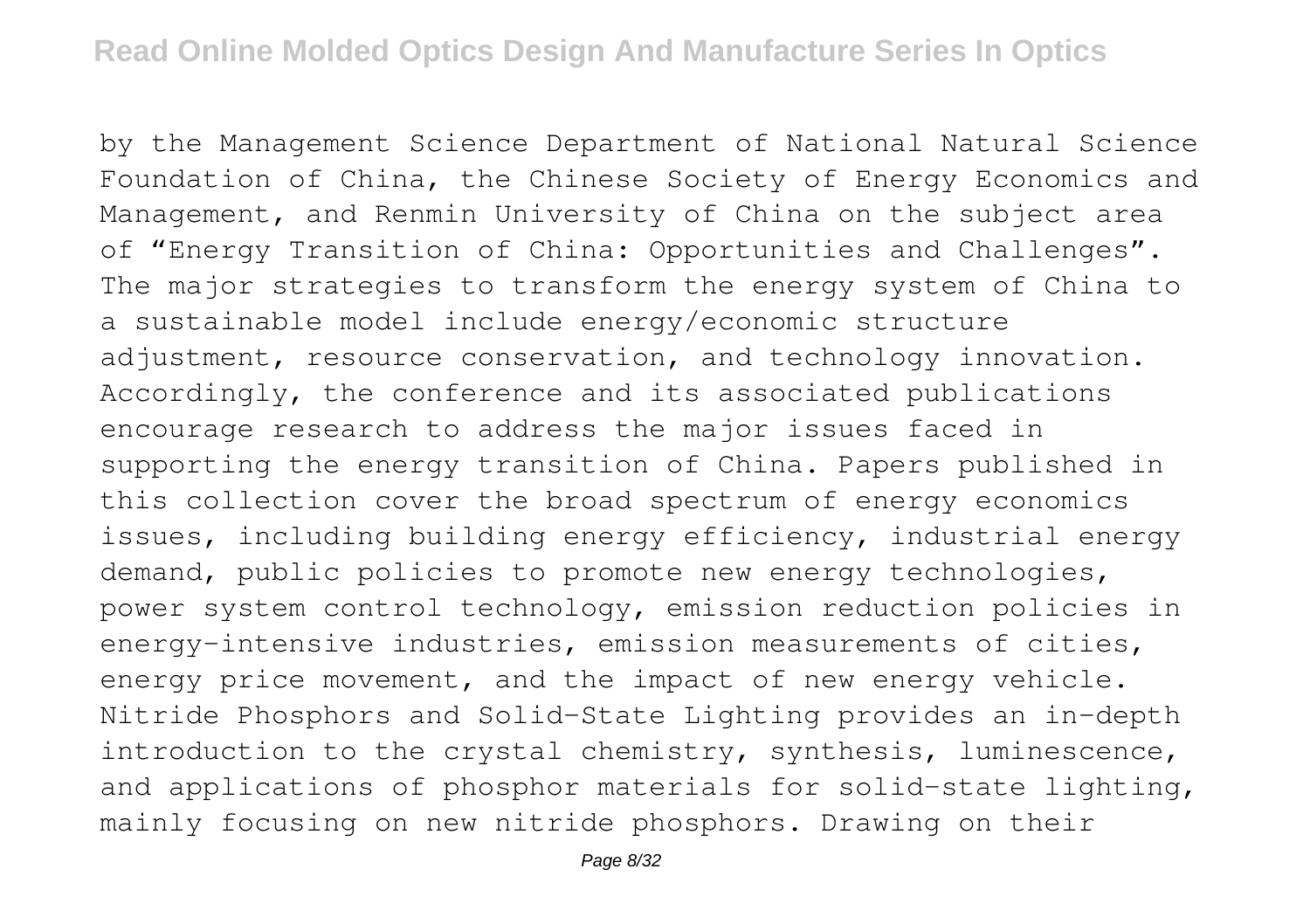extensive experimental work, the authors offer a multidisciplinary study of phosphor materials that encompasses materials science, inorganic chemistry, solid-state chemistry, solid-state physics, optical spectroscopy, crystal field theory, and computational materials science. The book begins with an introduction to the principles, semiconductor/phosphor materials, and characterizations of solid-state lighting and white light-emitting diodes (LEDs). It then discusses the optical and luminescence processes occurring in optically active centers of solid materials and presents the photoluminescence properties of traditional phosphors for white LEDs, including garnets, aluminates, silicates, sulfides, oxysulfides, phosphates, and scheelites. The remainder of the text focuses on newly developed nitride phosphors. The authors describe the crystal chemistry of general nitride compounds, the crystal structure and photoluminescence properties of new nitride phosphors, and synthetic methods for preparing nitride phosphors. They detail the structural analysis of nitride phosphors and present experimental and computational results of typical nitride phosphors. The authors also examine key issues,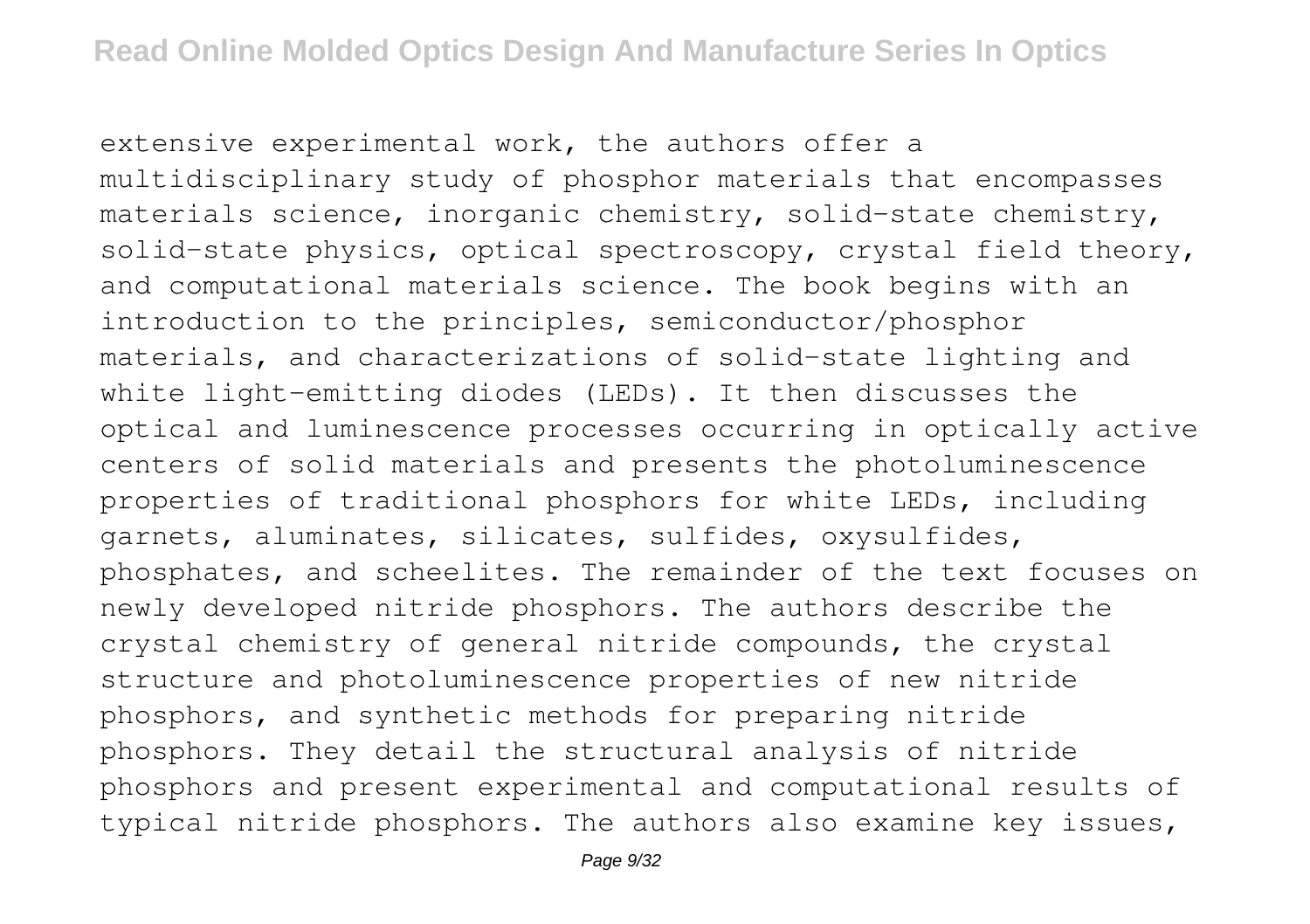such as excitation and emission spectra, thermal quenching, and quantum efficiency. The final chapter explores applications of nitride phosphors in white LEDs for general lighting and LCD backlight purposes. Covering novel luminescent materials, this book brings you up to date on the evolving field of solid-state lighting. It illustrates the fundamentals, synthesis, properties, and applications of the latest nitride phosphor materials.

Biomimetic photonics is a burgeoning field. Biologists are finding and describing a whole menagerie of unique and astonishingly complex nano- and microstructures in fauna and flora. Material scientists are developing novel multifunctional and hierarchical structures with a wide variety of post-nano era photonics applications. Mathematicians and computer scientists are using computer models and simulations to understand the underlying principles of biomimetic structures. However, concepts, structures, and phenomena that are well known in one community are quite unknown in others. Exploring a biomimetic approach to developing photonic devices and structures, Biomimetics in Photonics discusses not only the role of and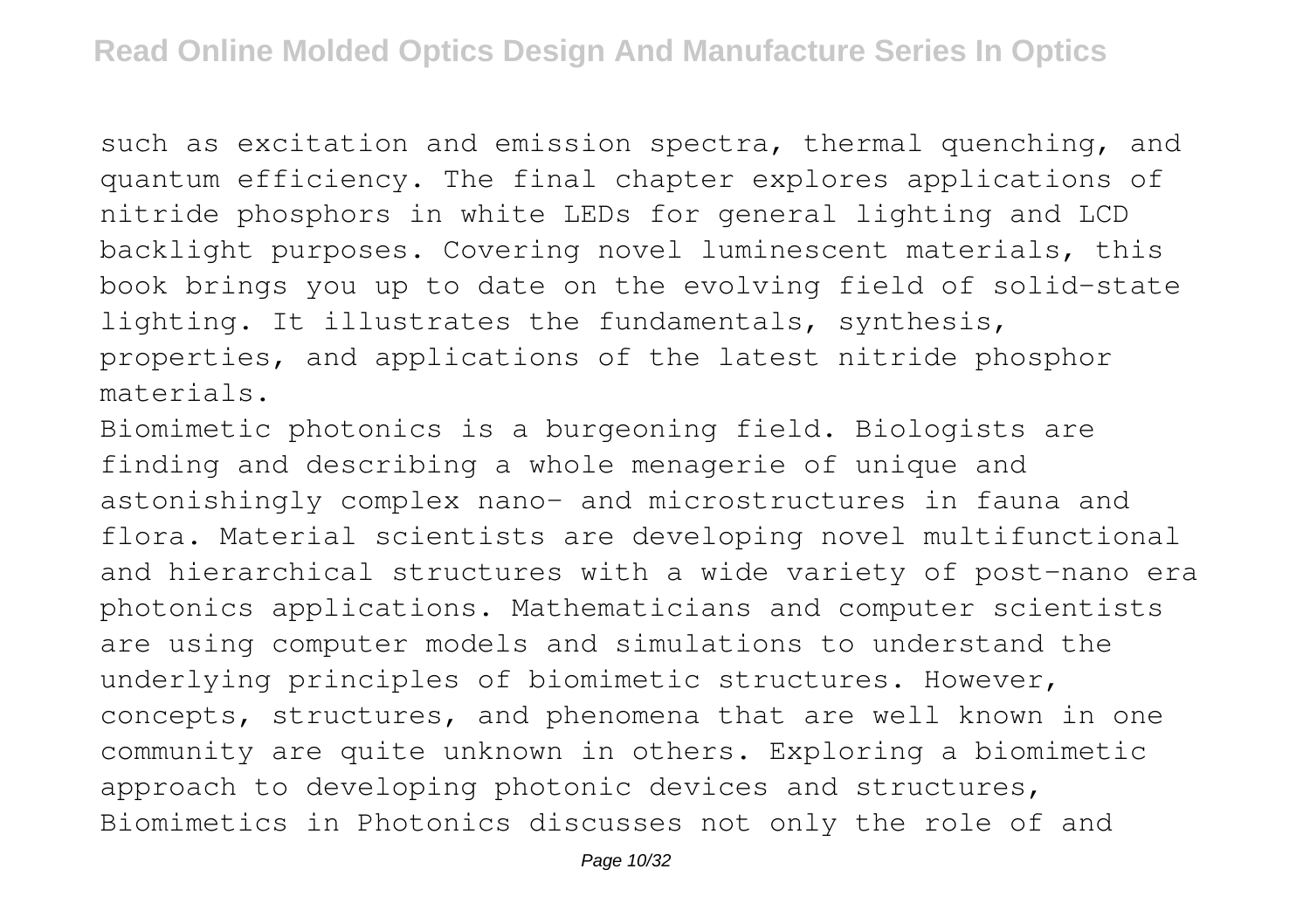results of biomimicry in engineering, but also the true understanding of natural processes and the application of these techniques to established technologies. Featured Topics Photonic structures in flowers, leaves and fruits and inorganic structures produced in aquatic environment by diatoms, sponges, and shells Mechanisms for biomineralization and how natural structures can be synthetically modified or even used as templates for artificial photonic materials Biological photonic structures in beetles and butterflies and their bio-inspired applications, including anti-reflecting surfaces, iridescent viruses, light reflection, metallic effects, and infrared sensors Suitable for researchers and graduate students, the book does more than describe how to extract good design from nature—Biomimetics in Photonics highlights natural design techniques in context, allowing for a more complete modeling picture. It demonstrates the possibilities and challenges in the move from a laboratory environment to industrial scale production of biomimetic photonic structures. Provides an in-depth understanding of the fundamentals of a wide range of state-of-the-art materials manufacturing processes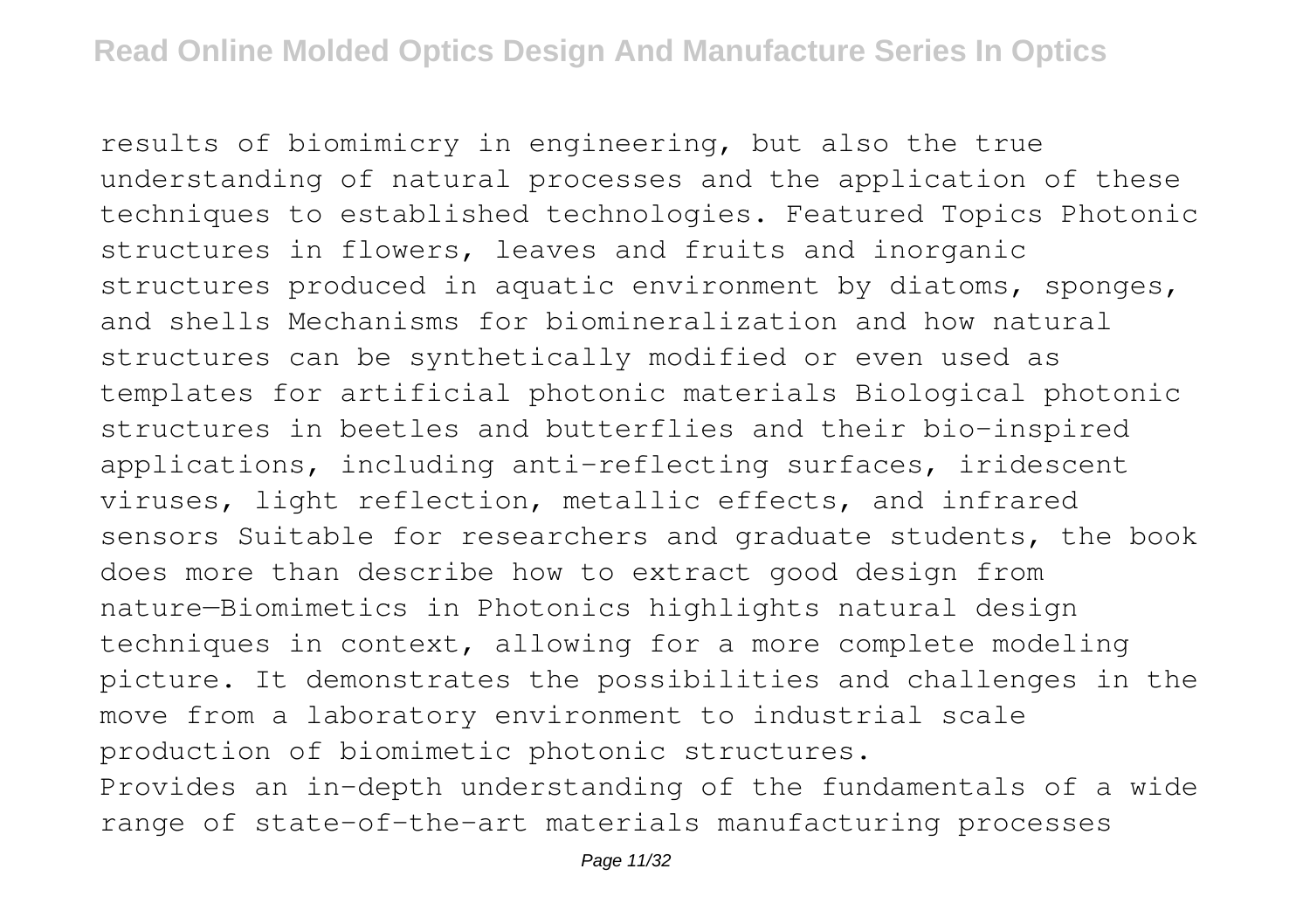Modern manufacturing is at the core of industrial production from base materials to semi-finished goods and final products. Over the last decade, a variety of innovative methods have been developed that allow for manufacturing processes that are more versatile, less energy-consuming, and more environmentally friendly. This book provides readers with everything they need to know about the many manufacturing processes of today. Presented in three parts, Modern Manufacturing Processes starts by covering advanced manufacturing forming processes such as sheet forming, powder forming, and injection molding. The second part deals with thermal and energy-assisted manufacturing processes, including warm and hot hydrostamping. It also covers high speed forming (electromagnetic, electrohydraulic, and explosive forming). The third part reviews advanced material removal process like advanced grinding, electro-discharge machining, micro milling, and laser machining. It also looks at high speed and hard machining and examines advances in material modeling for manufacturing analysis and simulation. Offers a comprehensive overview of advanced materials manufacturing processes Provides practice-oriented information to help readers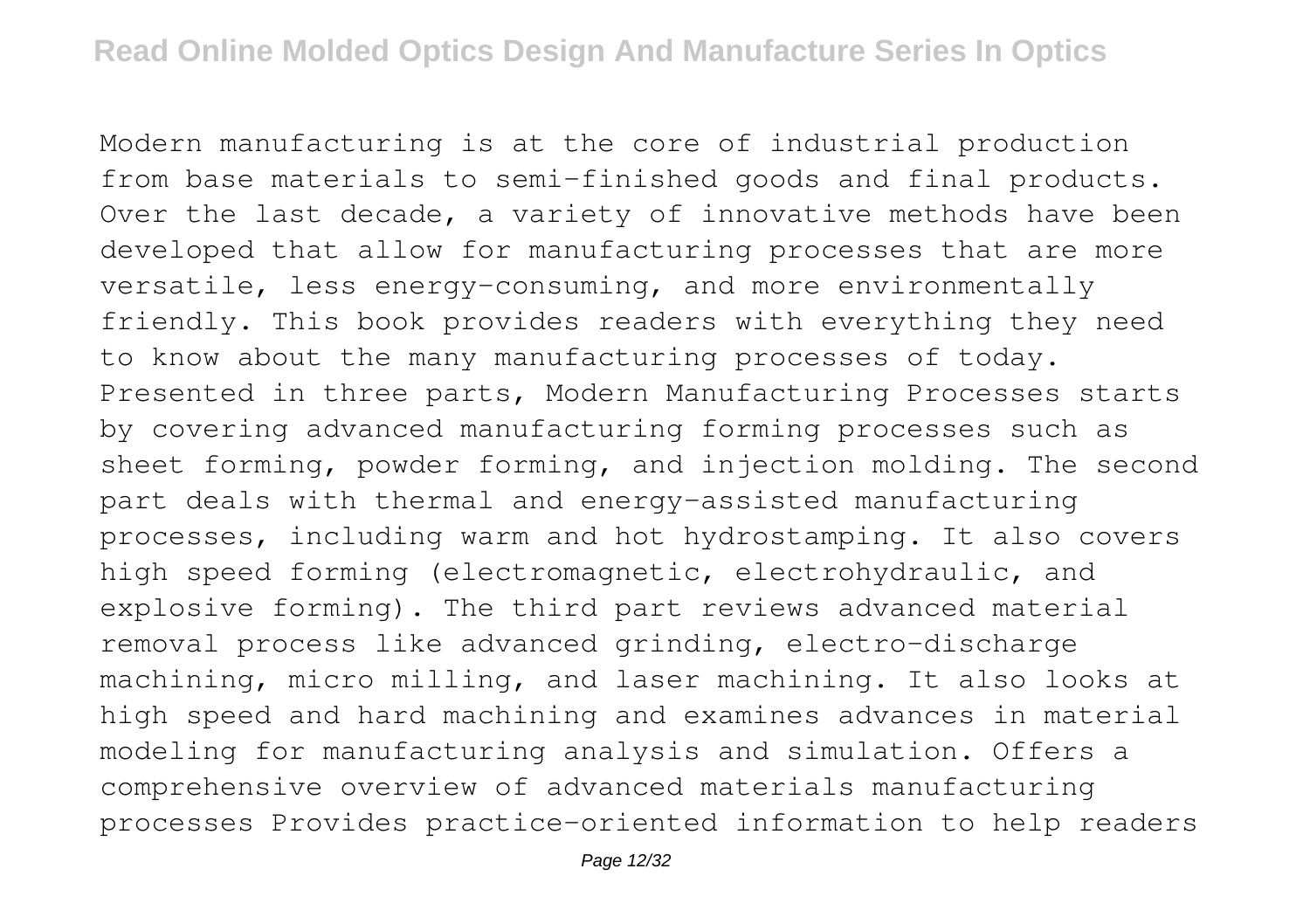find the right manufacturing methods for the intended applications Highly relevant for material scientists and engineers in industry Modern Manufacturing Processes is an ideal book for practitioners and researchers in materials and mechanical engineering.

Integrative Production Technology

Biomimetics in Photonics

Computer-Aided Manufacturing and Design

Molded Optics

From Mold Design to Product

Nitride Phosphors and Solid-State Lighting

MV engineering is a truly multidisciplinary area and perhaps because of this, it is plagued with imprecise jargon. This book attempts to collect the fundamental concepts into a single, well-integrated, self-consistent exposition that will serve as a relatively painless introduction to the field of MV Engineering. The ultimate goal is an enlightened practitioner capable of using this powerful new technology effectively.

Modern optical systems rely on leading-edge production technologies, especially when using aspherical optical elements. Due to the inherent complexity of aspheres, all efforts to push the technological limits are risky. Thus, to minimize risk, clear decisions based on a good understanding of technology are indispensable. This compendium is written as an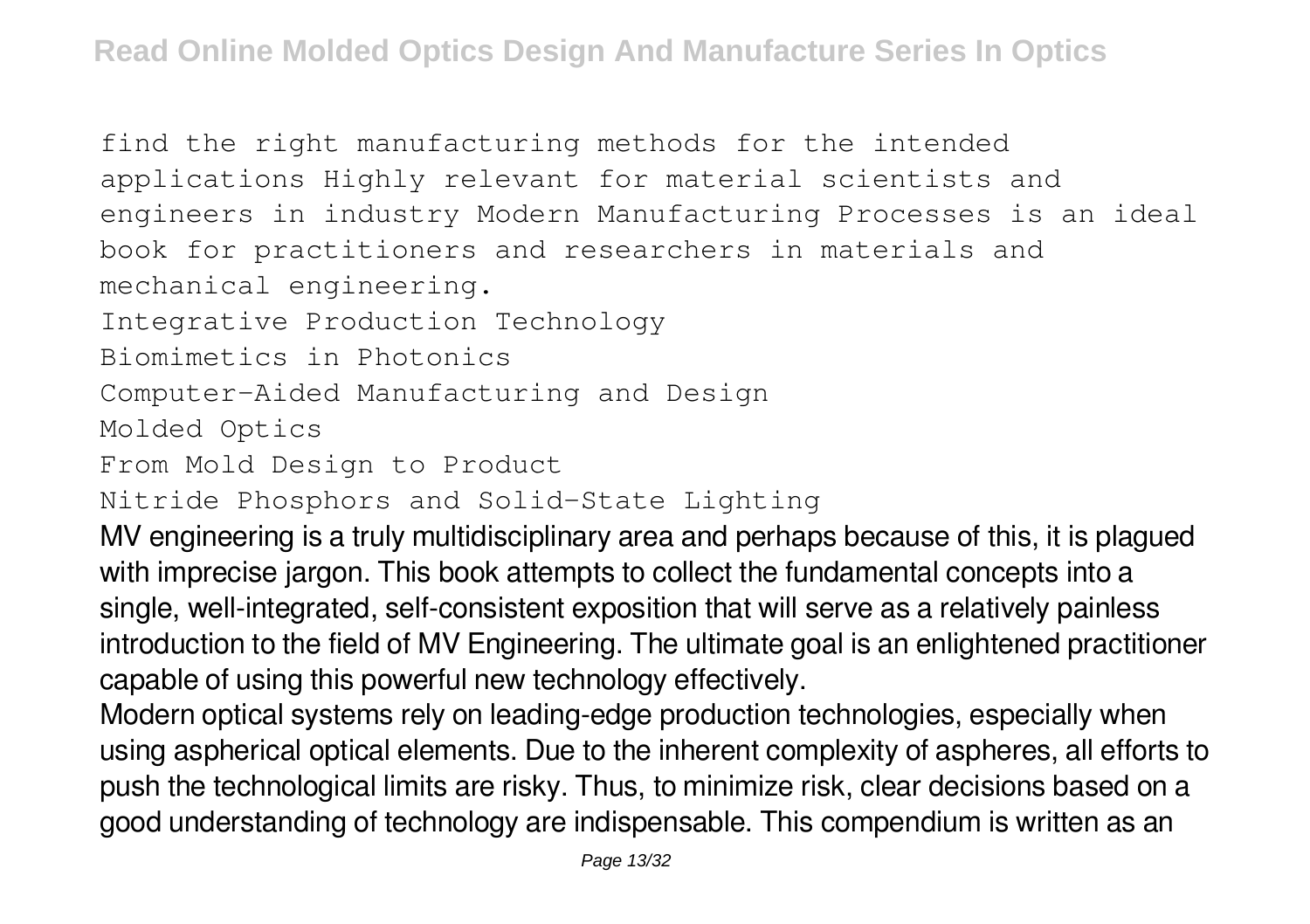optical technology reference book for development and production engineers. With contributions from worldwide experts, this book aids in mitigating the risk in adopting new asphere production technologies.

This comprehensive handbook covers all major aspects of optomechanical engineering from conceptual design to fabrication and integration of complex optical systems. The practical information within is ideal for optical and optomechanical engineers and scientists involved in the design, development and integration of modern optical systems for commercial, space, and military applications. Charts, tables, figures, and photos augment this already impressive text. Fully revised, the new edition includes 4 new chapters: Plastic optics, Optomechanical tolerancing and error budgets, Analysis and design of flexures, and Optomechanical constraint equations.

This unique book provides the optics designer and user with the latest advances on materials used as optical elements in systems and devices—in one convenient volume. Presenting fundamental performance requirements, basic characteristics, principles of fabrication, possibilities for new or modified optical materials, and key characterization data, this outstanding source facilitates optical materials selection and application. Comprehensive and thorough, this reference offers a broad review of old and new optical materials such as glasses, crystalline materials, plastics, and coatings... contains specific optical and characterization information useful for preliminary calculations ... and explains processes used to manufacture optical materials, giving insight into possible modifications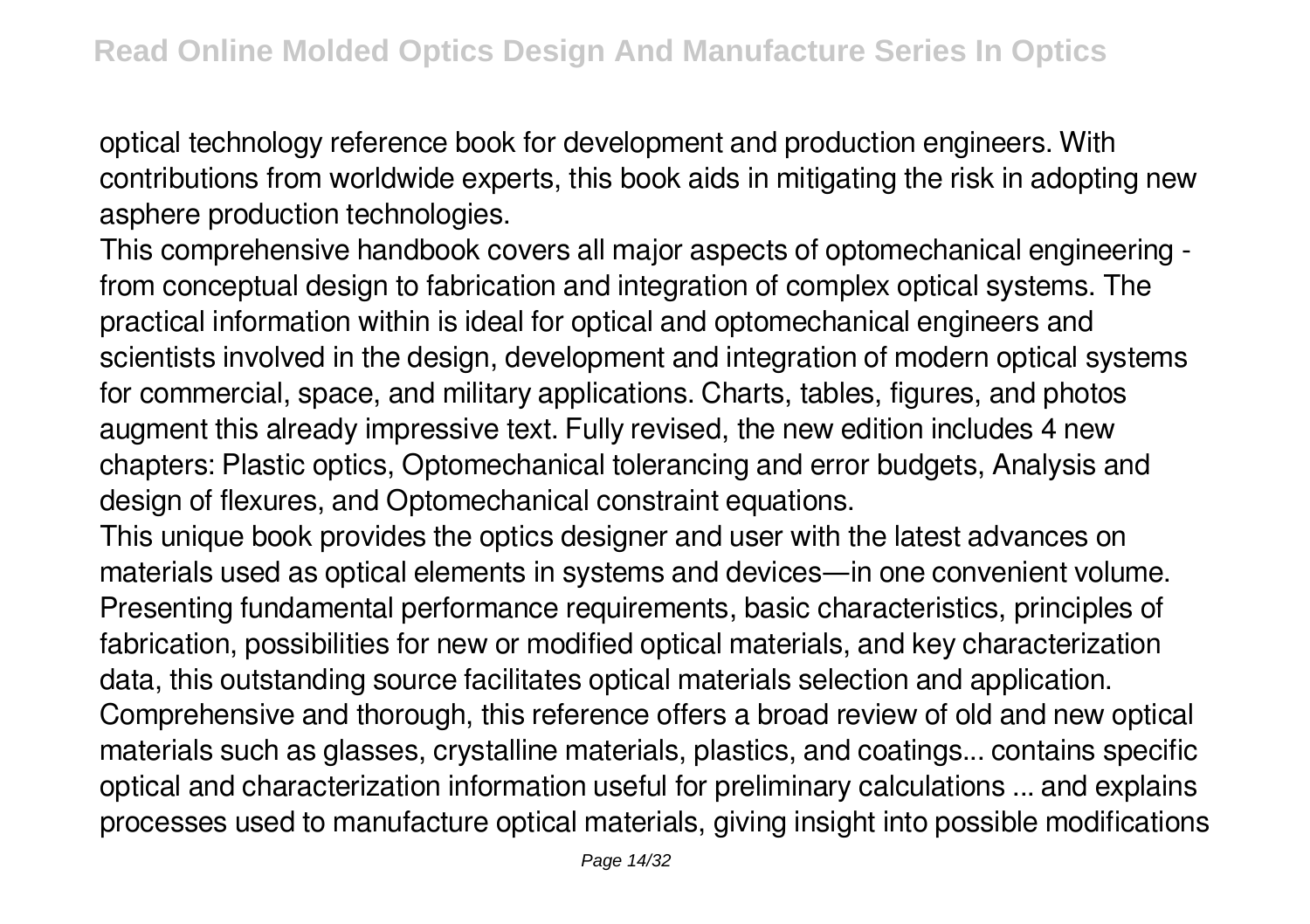of materials caused by process variations. Plus, this practical text includes a glossary of terms for a basic understanding, numerous illustrations for a clear perspective, and references for easy access to related material. This single-source volume is ideal for optical system/device designers and developers; design and development engineers; materials engineers; physical measurements engineers; test engineers, optics designers, and optics engineers; professional seminars; and undergraduate- and graduate-level students in optical and materials sciences courses.

Image Acquisition

Opto-Mechanical Systems Design, Third Edition

Modern Manufacturing Processes

An Introduction to Selection and Application

Current Developments in Optical Design and Optical Engineering

Modern Ophthalmic Optics

*This basic source for identification of U.S. manufacturers is arranged by product in a large multi-volume set. Includes: Products & services, Company profiles and Catalog file.*

*This classic resource provides a clear, well-illustrated introduction to the essentials of optical design-from basic principles to cutting-edge design methods.*

*After nearly two decades, Paul Yoder's Opto-Mechanical Systems* Page 15/32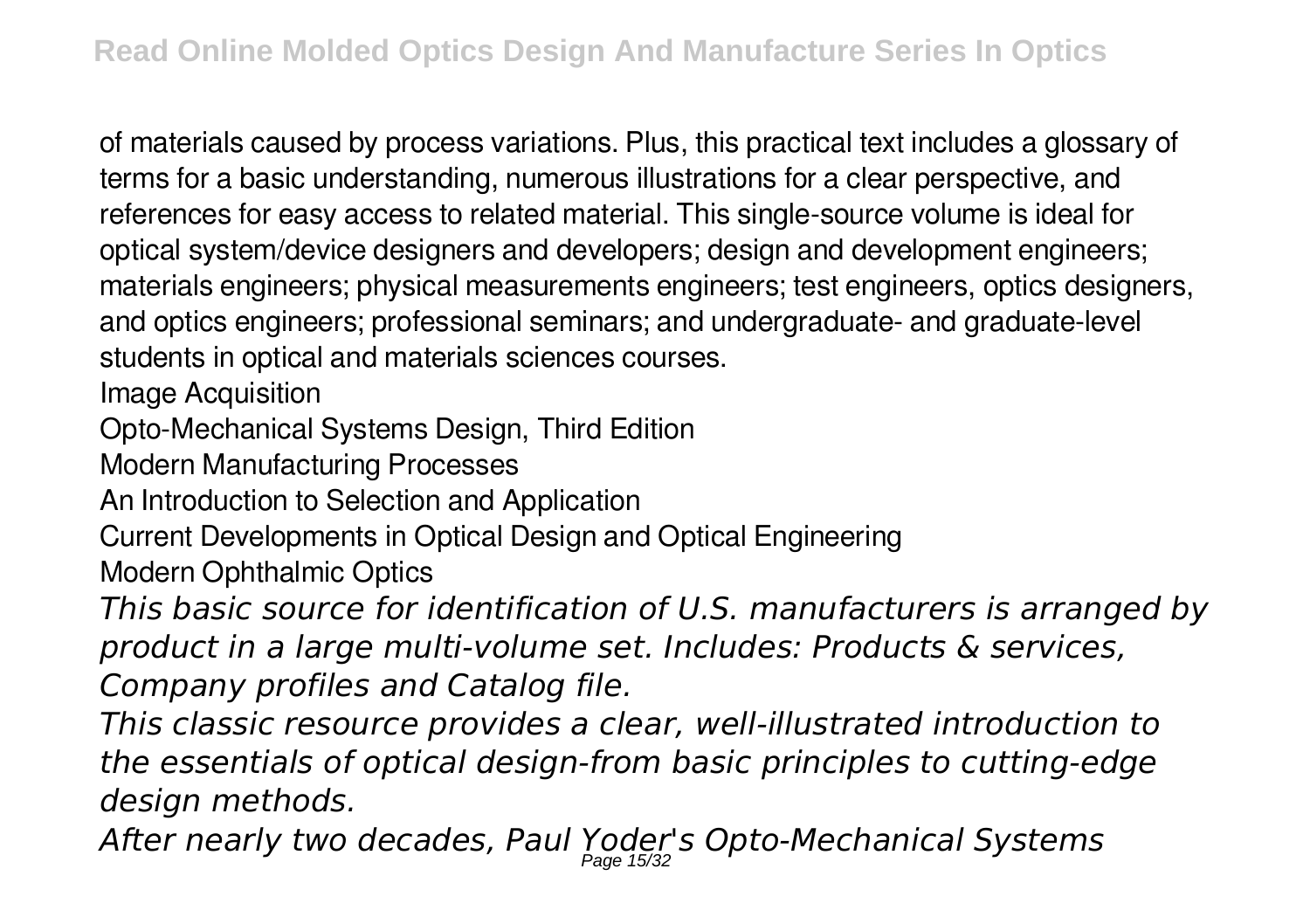*Design continues to be the reference of choice for professionals fusing optical and mechanical components into advanced, high-performance instruments. Yoder's authoritative systems-oriented coverage and down-to-earth approach fosters the deep-seated knowledge needed to continually push the field to new limits. Extensively revised and updated, this Third Edition reflects the massive growth and advancement achieved in the field over the past few years. It systematically examines the building blocks for new optical instruments and details new tools and techniques for designing, building, and testing optical systems hardware. The book includes revised, broad-based standards, equations for designing 26 types of prisms and lens, mirror, and prism mounts, state-of-the-art examples of designs for large mirrors and their mounts, and an expanded chapter that consolidates information on the design and mounting of metal mirrors. New sections include special protective coatings, manufacturing techniques, mounting lenses on flexures, and techniques for aligning lenses and lens systems in addition to two new chapters: one on designing and mounting small mirrors, gratings, and pellicles; the other, on analysis methods including damage and failure* Page 16/32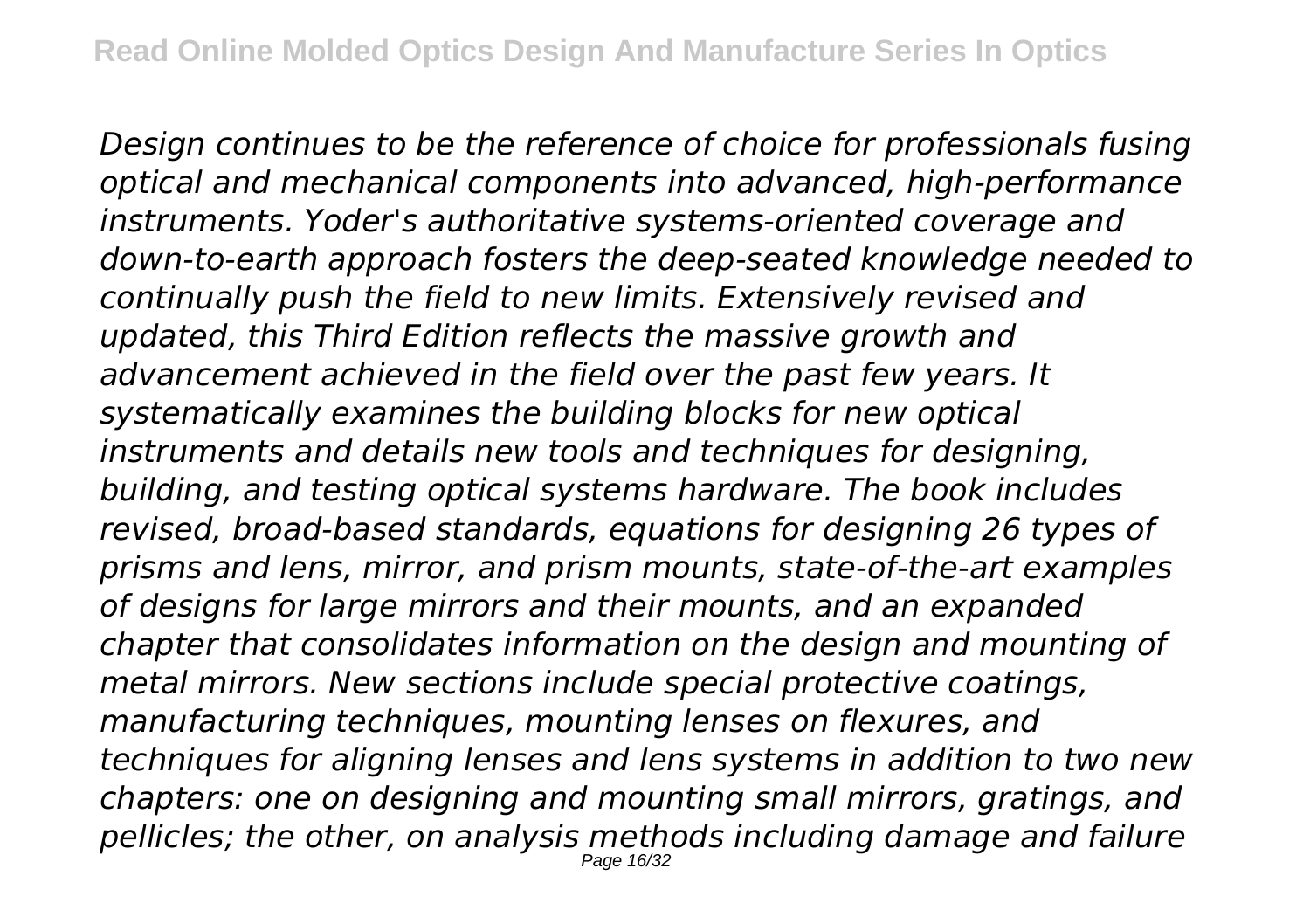*analysis. Whether you are designing a high-resolution projector or the most sensitive space telescope, Opto-Mechanical Systems Design, Third Edition supplies the tools you need in a single, concise reference. Vols. for 1970-71 includes manufacturers' catalogs. Design and Manufacture Theory and Applications Precision Dimensional Measurements Thomas Register of American Manufacturers and Thomas Register Catalog File Design, Fabrication and Evaluation of Nonconventional Optical Components Design, Fabrication and Metrology of Precision Molded Freeform Plastic Optics Recent advancements in computer technology have allowed for designers to have direct control over the production process through the help of computer-based tools, creating the possibility of a completely integrated design and manufacturing process. Over the last few decades, "artificial intelligence" (AI) techniques, such as machine learing and deep learning, have*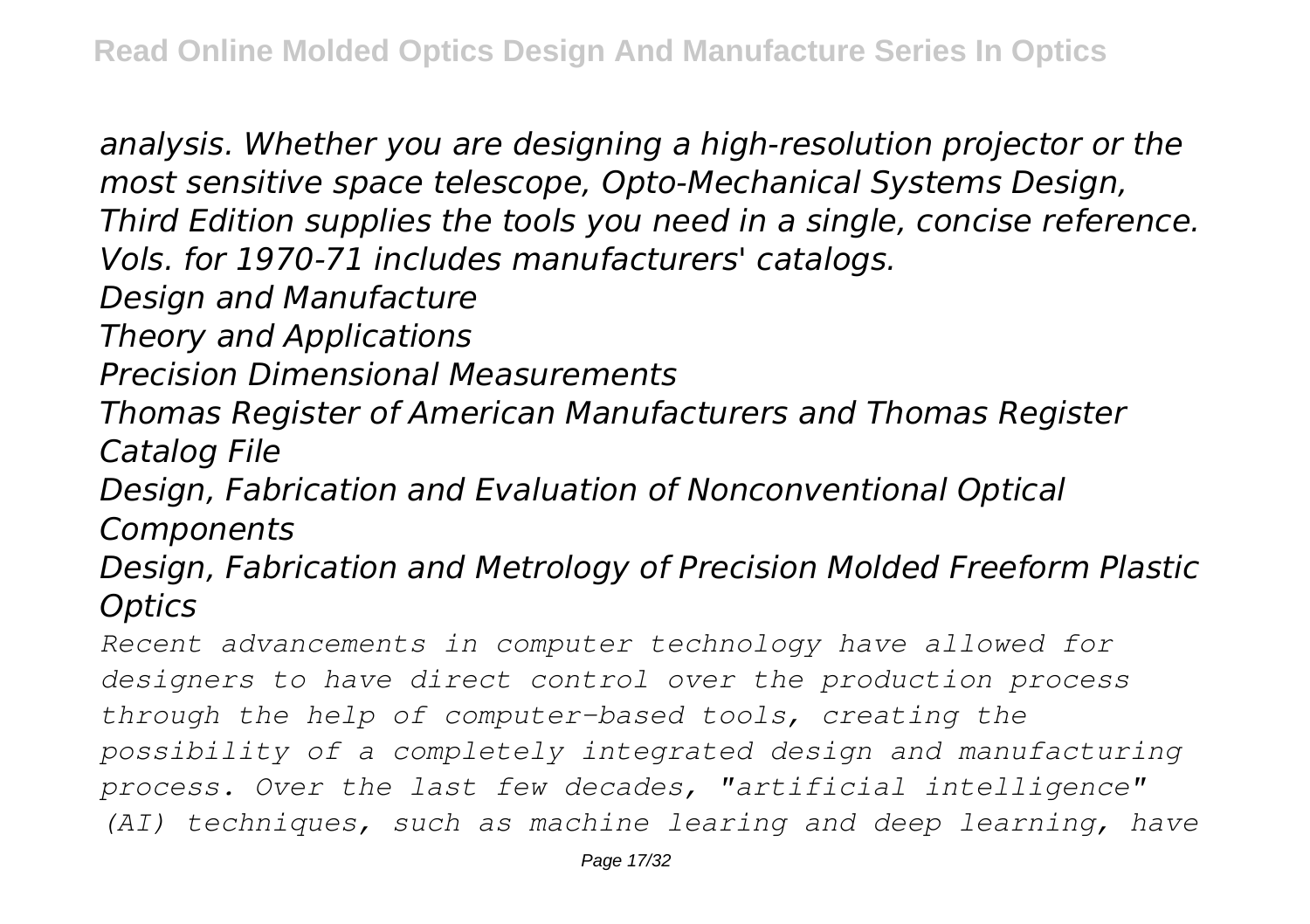*been topics of interest in computer-based design and manufacturing research fields. However, efforts to develop computer-based AI to handle big data in design and manufacturing have not yet been successful. This Special Issue aims to collect novel articles covering artificial intelligence-based design, manufacturing, and data-driven design. It will comprise academics, researchers, mechanical, manufacturing, production and industrial engineers and professionals related to engineering design and manufacturing.*

*This contributed volume contains the research results of the Cluster of Excellence "Integrative Production Technology for High-Wage Countries", funded by the German Research Society (DFG). The approach to the topic is genuinely interdisciplinary, covering insights from fields such as engineering, material sciences, economics and social sciences. The book contains coherent deterministic models for integrative product creation chains as well as harmonized cybernetic models of production systems. The content is structured into five sections: Integrative Production Technology, Individualized Production, Virtual Production Systems, Integrated Technologies, Self-*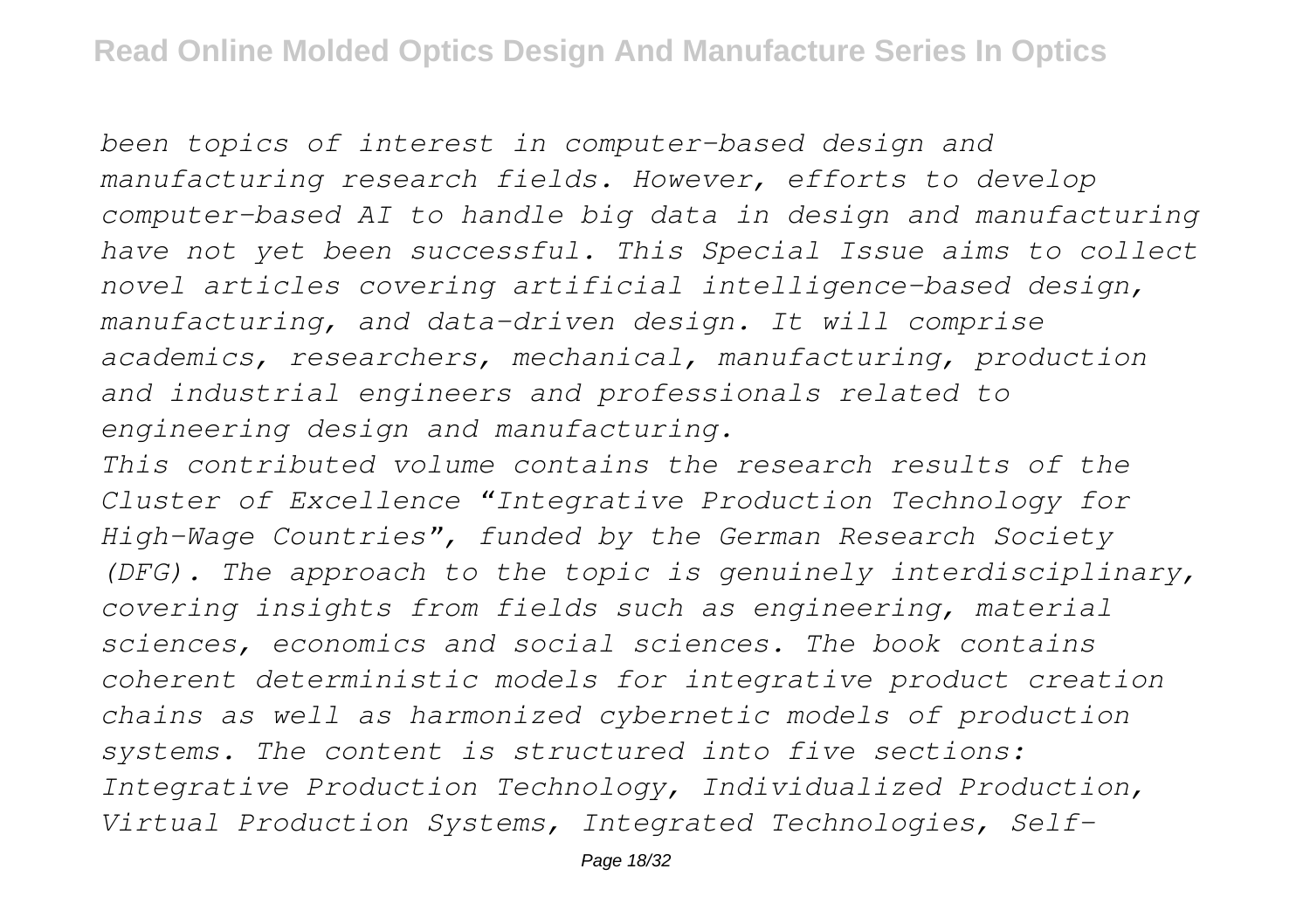*Optimizing Production Systems and Collaboration Productivity.The target audience primarily comprises research experts and practitioners in the field of production engineering, but the book may also be beneficial for graduate students. The main focus of this dissertation is to seek scientific knowledge and fundamental understanding of molding process for freeform optical lens fabrication by integrating freeform optical design, precision freeform molding making, numerical modeling of polymer lens forming process, and evaluation of the molded freeform optics. Compared with conventional optics, freeform optics provides more flexibilities and better performance. However, due to the complex nature of freeform optics manufacturing processes, the productivity and quality is difficult to improve, which subsequently results in higher manufacturing cost. Therefore, in order to create affordable freeform lenses with high quality, the method combining ultraprecision diamond machining and optical molding is proposed. Ultraprecision diamond machining is a process that allows us to generate precision freeform optical features on mold surfaces without post polishing, while*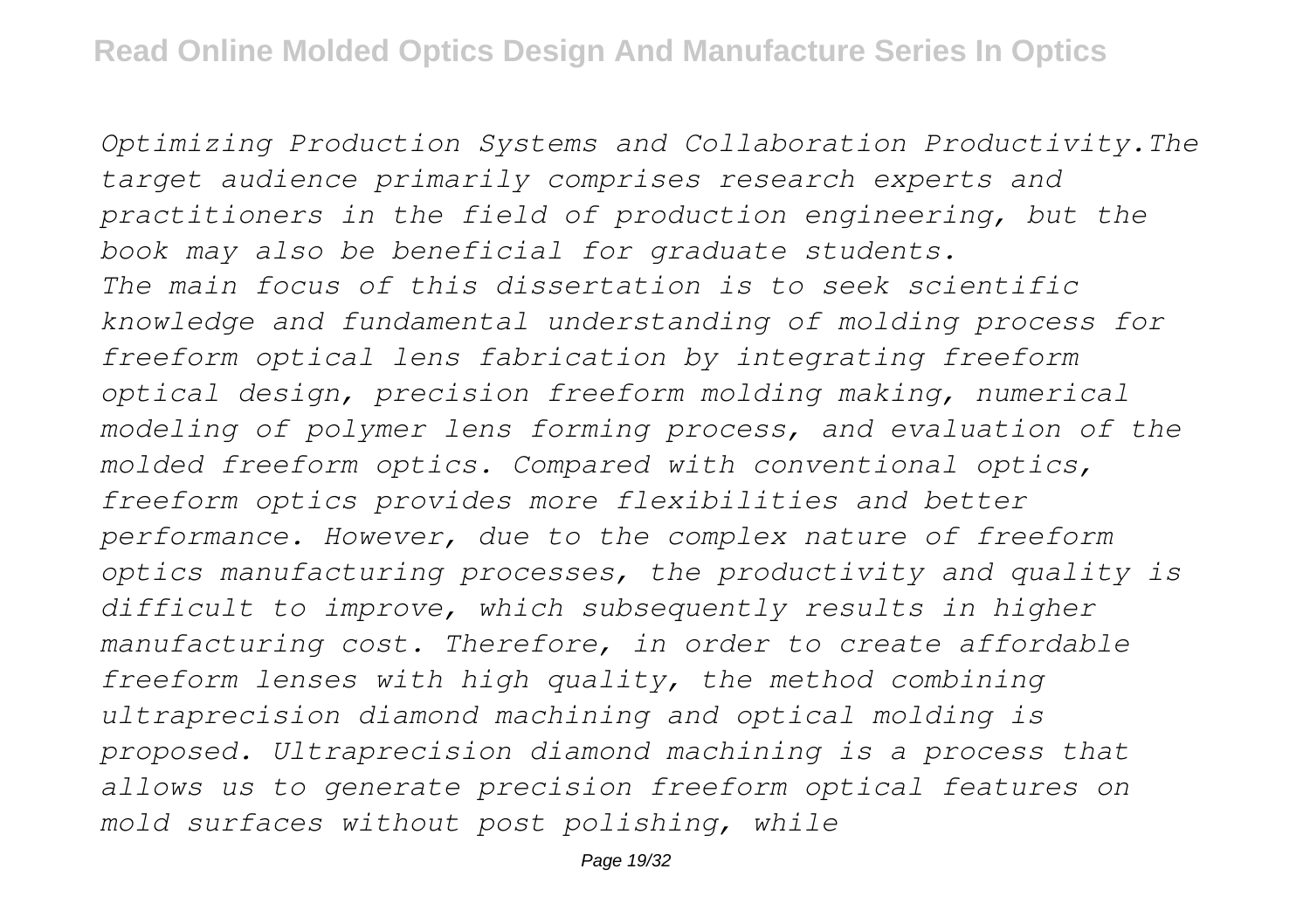*microinjection/compression molding is proven high volume manufacturing process used to reduce production cost. The diamond machining for both regular metal materials and brittle materials are discussed to obtain high quality molds with optical finish. In addition, two novel process designs are presented to fabricate hybrid glass-polymer achromatic lenses using compression molding and injection molding, respectively. This collection of papers, presented at the 11th International Conference on Precision Engineering, offers a broader global perspective on the challenges and opportunities ahead. The discussion encompasses leading-edge technologies and forecasts future trends. Coverage includes advanced manufacturing systems; ultra-precision- and micro-machining; nanotechnology for fabrication and measurement; rapid prototyping and production technology; new materials and advanced processes; computer-aided production engineering; manufacturing process control; production planning and scheduling, and much more. Advanced Biophotonics Handbook of machine vision engineering: Volume 1 Optical Materials*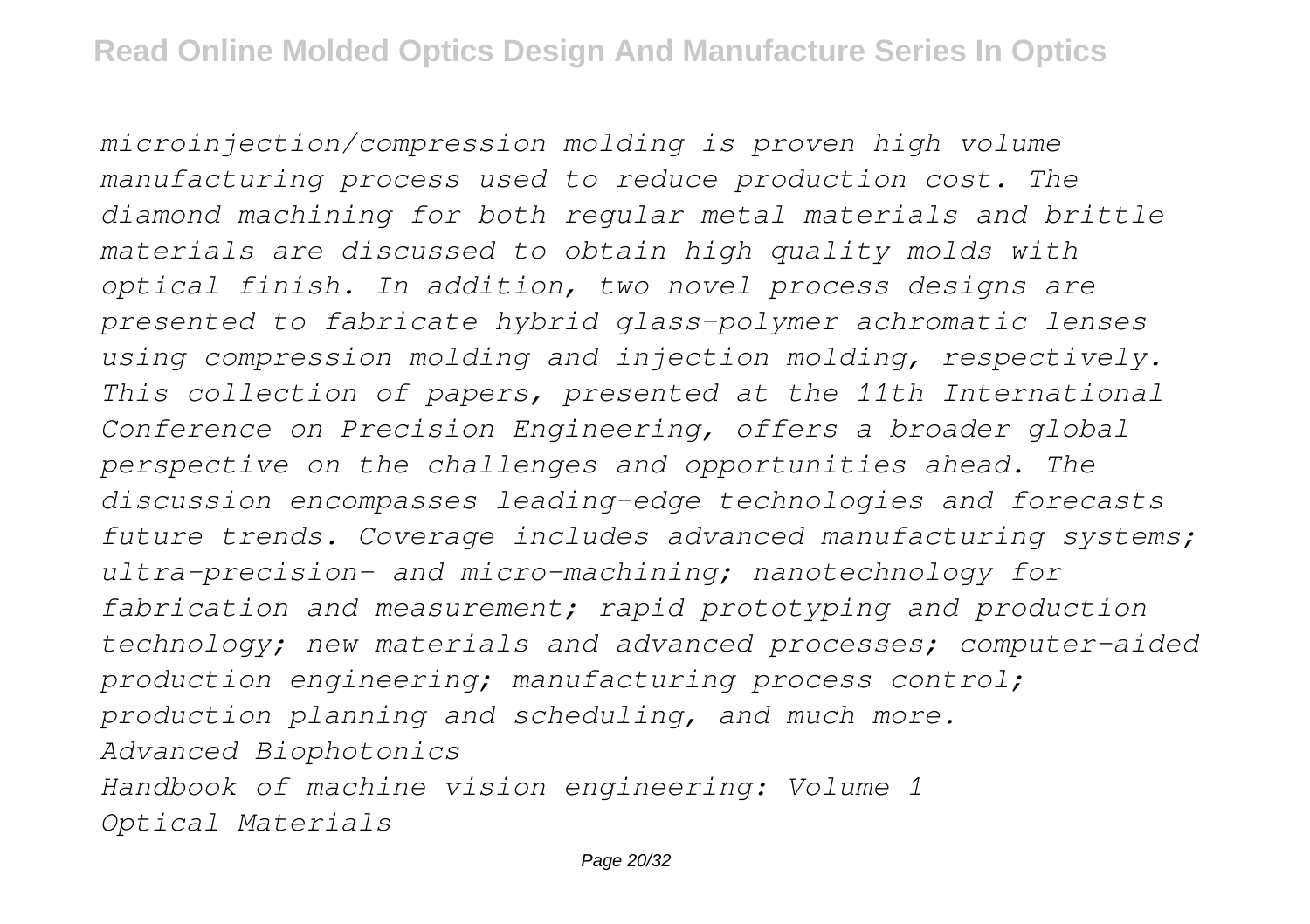#### *Precision Lens Molding of Glass: A Process Perspective Lens Design Fundamentals*

#### *Springer Handbook of Lasers and Optics*

Thoroughly revised and expanded to reflect the substantial changes in the field since its publication in 1978 Strong emphasis on how to effectively use software design packages, indispensable to today's lens designer Many new lens design problems and examples – ranging from simple lenses to complex zoom lenses and mirror systems – give insight for both the newcomer and specialist in the field Rudolf Kingslake is regarded as the American father of lens design; his book, not revised since its publication in 1978, is viewed as a classic in the field. Naturally, the area has developed considerably since the book was published, the most obvious changes being the availability of powerful lens design software packages, theoretical advances, and new surface fabrication technologies. This book provides the skills and knowledge to move into the exciting world of contemporary lens design and develop practical lenses needed for the great variety of 21st-century applications. Continuing to focus on fundamental methods and procedures of lens design, this revision by R. Barry Johnson of a classic modernizes symbology and nomenclature, improves conceptual clarity, broadens the study of aberrations, enhances discussion of multi-mirror systems, adds tilted and decentered systems with eccentric pupils, explores use of aberrations in the optimization process, enlarges field flattener concepts, expands discussion of image analysis, includes many new exemplary examples to illustrate concepts, and much more. Optical engineers working in lens design will find this book an invaluable guide to lens design in traditional and emerging areas of application; it is also suited to advanced undergraduate or graduate course in lens design<br>Page 21/32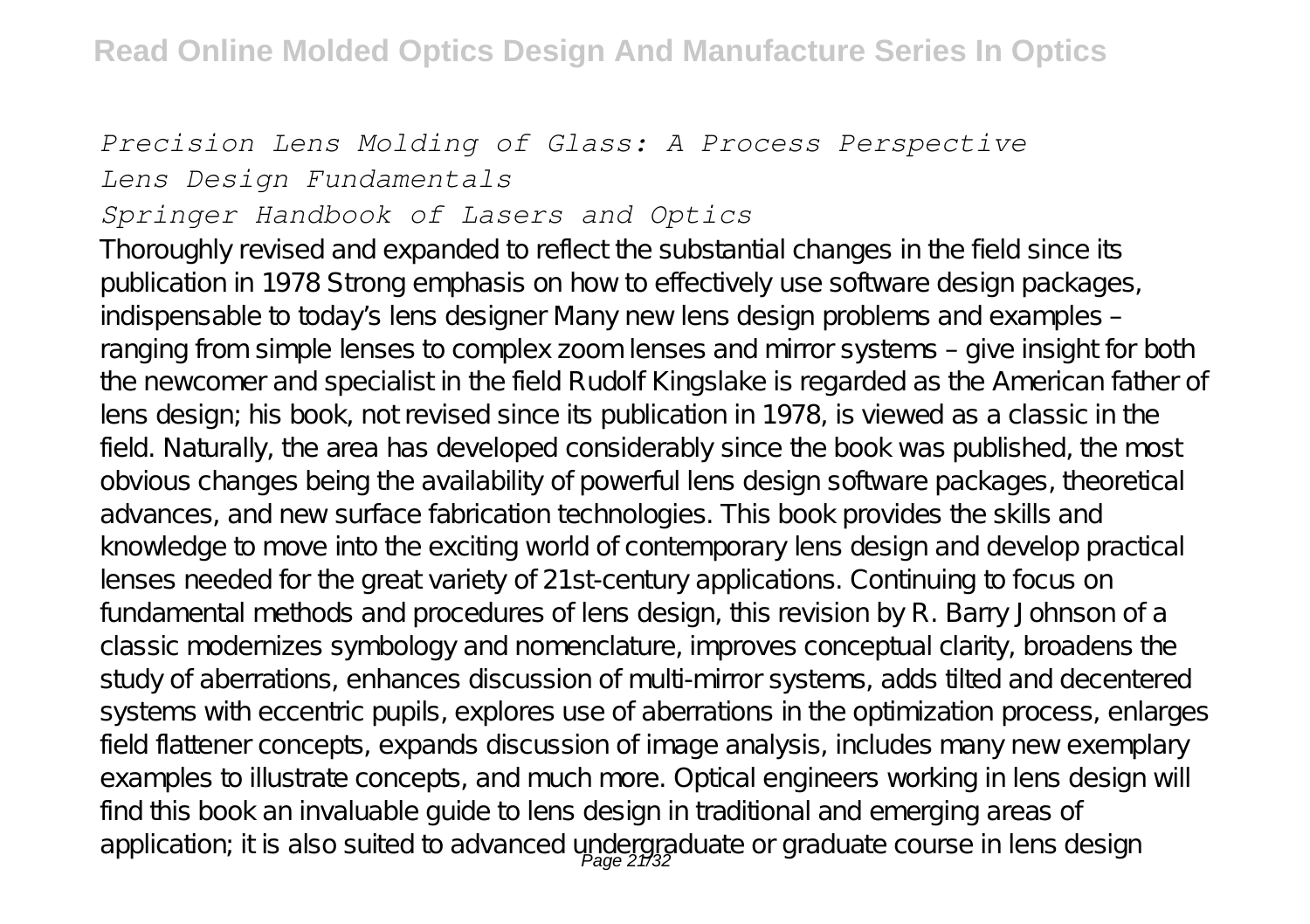principles and as a self-learning tutorial and reference for the practitioner. Rudolf Kingslake (1903-2003) was a founding faculty member of the Institute of Optics at The University of Rochester (1929) and remained teaching until 1983. Concurrently, in 1937 he became head of the lens design department at Eastman Kodak until his retirement in 1969. Dr. Kingslake published numerous papers, books, and was awarded many patents. He was a Fellow of SPIE and OSA, and an OSA President (1947-48). He was awarded the Progress Medal from SMPTE (1978), the Frederic Ives Medal (1973), and the Gold Medal of SPIE (1980). R. Barry Johnson has been involved for over 40 years in lens design, optical systems design, and electro-optical systems engineering. He has been a faculty member at three academic institutions engaged in optics education and research, co-founder of the Center for Applied Optics at the University of Alabama in Huntsville, employed by a number of companies, and provided consulting services. Dr. Johnson is an SPIE Fellow and Life Member, OSA Fellow, and an SPIE President (1987). He published numerous papers and has been awarded many patents. Dr. Johnson was founder and Chairman of the SPIE Lens Design Working Group (1988-2002), is an active Program Committee member of the International Optical Design Conference, and perennial co-chair of the annual SPIE Current Developments in Lens Design and Optical Engineering Conference. Thoroughly revised and expanded to reflect the substantial changes in the field since its publication in 1978 Strong emphasis on how to effectively use software design packages, indispensable to today's lens designer Many new lens design problems and examples – ranging from simple lenses to complex zoom lenses and mirror systems – give insight for both the newcomer and specialist in the field The book is a collection of stories: assignments from a long and enjoyable engineering career Page 22/32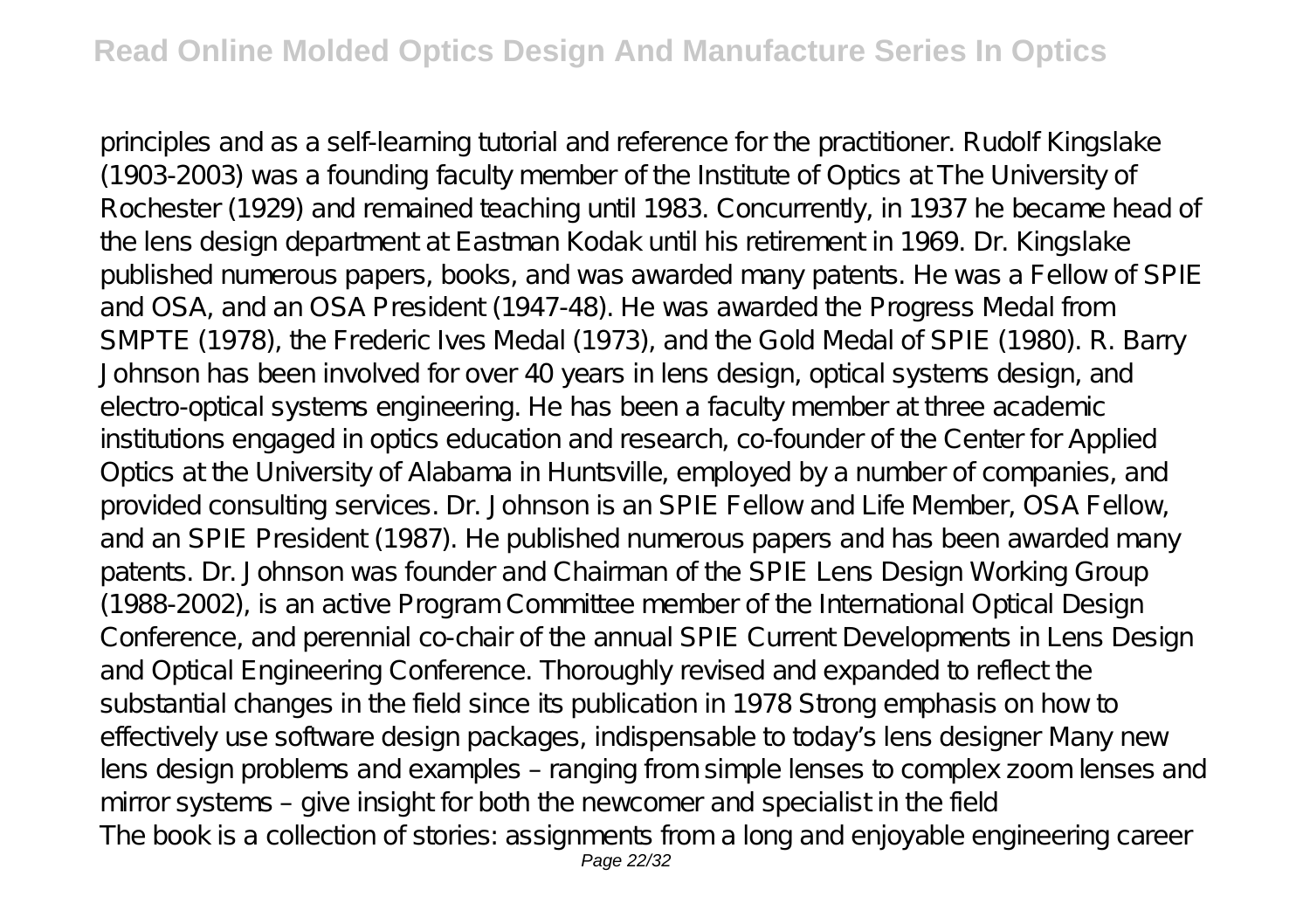as well as anecdotes and experiences from summer jobs, vacations, and consulting. The focus is technical; each little story pivots on some scientific principle. The intent is three-fold: a) genealogical: to capture descriptions of a lifetime of fun times and accomplishments for descendents who might be curious about old great-grandpa Tom; b) to inspire a next generation of youngsters to consider pursuit of engineering, science, and critical thought, as a door to a fruitful life; and c) to try to bridge that pervasive "boring and/or over-my-head" gap by showing that "engineering" concepts are essentially common-sense and intuitive (you learned them in kindergarten playground), and the jargon should not be off-putting. The book's message: Engineering/science can be fun; it happens every day and everywhere; a degree is not a prerequisite.

A coherent overview of the current status of injection molded optics, describing in detail all aspects of plastic optics, from design issues to production technology and quality control. This updated second edition is supplemented by a chapter on the equipment and process of injection wells as well as a look at recent applications. The contributors, each one a leading expert in their discipline, have either a background in or strong ties to the industry, thus combining a large amount of practical experience. With its focus firmly set on practical applications, this is an indispensable reference for all those working in optics research and development.

"Molding processes continue to innovate and push the boundaries of optical systems, not only for state-of-the-art, high-volume consumer products but also touching on almost every application where optics are used, from automotive headlights and medical endoscopes to thermal weapon sights for the warfighter. The most common optical molding technologies are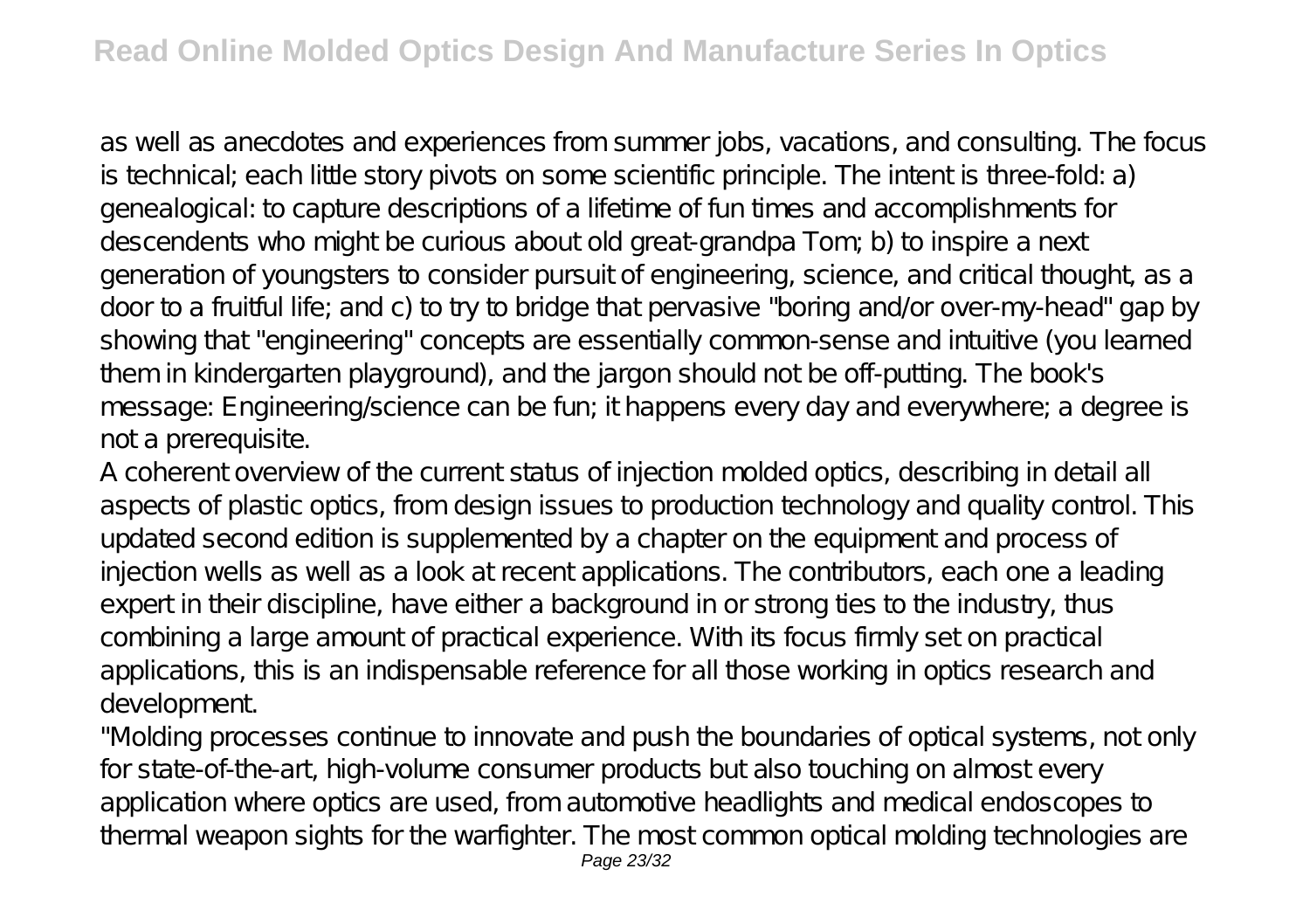injection molding of optical plastics and precision glass molding. This Field Guide primarily focuses on these two technologies but also covers the full spectrum of optical molding. It provides a convenient and concise source of knowledge on optical molding technologies and will be a valuable addition to a publication base that is rather limited"--Handbook of 3D Machine Vision A Handbook Properties, Fabrication and Liquid Lenses Glassy Materials Based Microdevices Fabrication of Complex Optical Components Design and Fabrication of Nonconventional Optical Components by Precision Glass Molding Provides a comprehensive account of the most recent developments in modern ophthalmic optics, including free form technology. Compiled by 330 of the most widely respected names in the electro-optical sciences, the Encyclopedia is destined to serve as the premiere guide in the field with nearly 2000 figures, 560 photographs, 260 tables, and 3800 equations. From astronomy to x-ray optics, this reference contains more than 230 vivid entries examining the most intriguing technological advances and perspectives from distinguished professionals around the globe. The contributors have selected topics of utmost importance in areas including digital image enhancement, biological modeling, biomedical spectroscopy,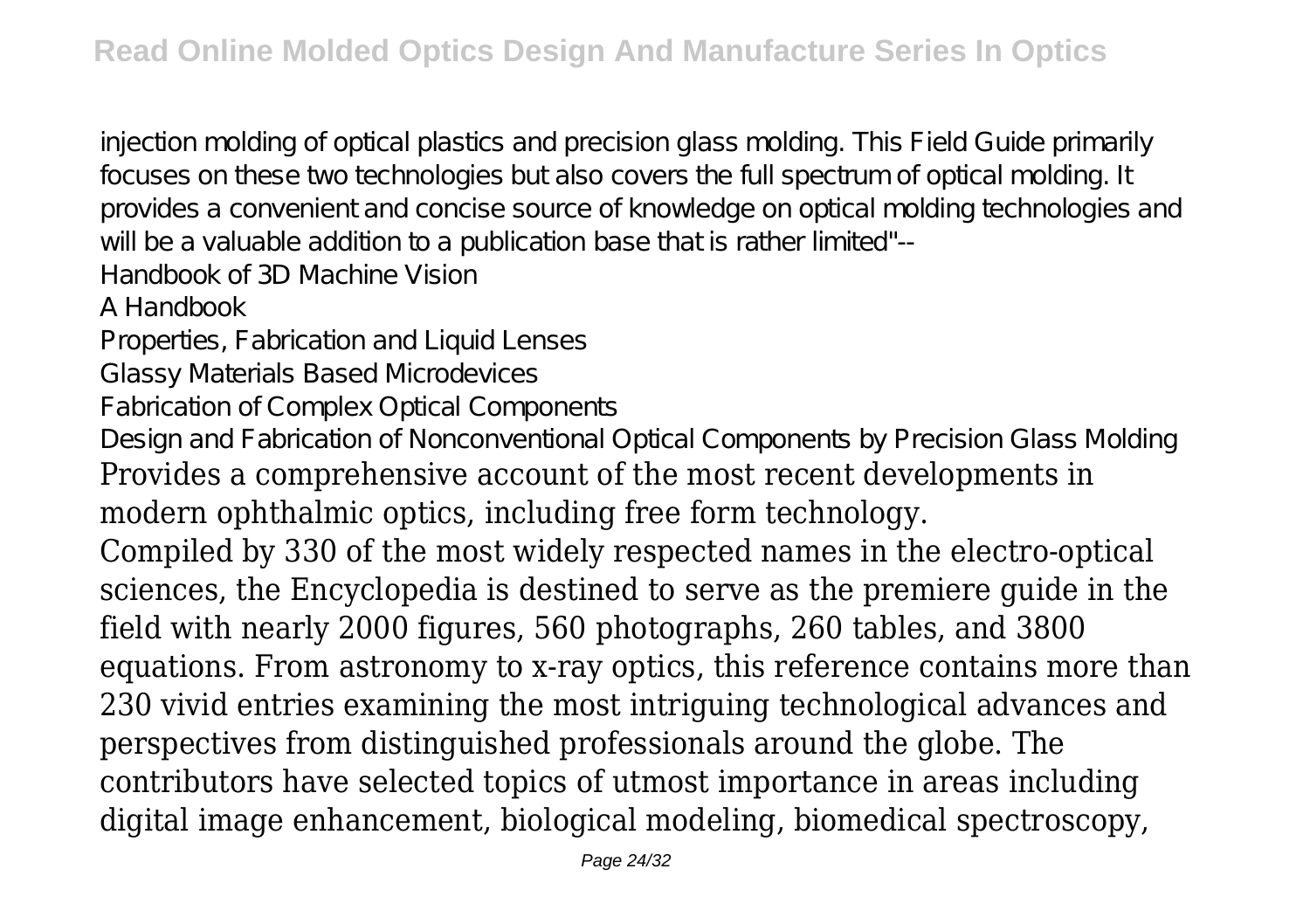and ocean optics, providing thorough coverage of recent applications in this continually expanding field.

Molded OpticsDesign and ManufactureCRC Press

Due to the development of microscale fabrication methods, microlenses are being used more and more in many unique applications, such as artificial implementations of compound eyes, optical communications, and labs-onchips. Liquid microlenses, in particular, represent an important and growing research area yet there are no books devoted to this topic that summarize the research to date. Rectifying this deficiency, Microlenses: Properties, Fabrication and Liquid Lenses examines the recent progress in the emerging field of liquid-based microlenses. After describing how certain problems in optics can be solved by liquid microlenses, the book introduces the physics and fabrication methods involved in microlenses. It also details the facility and equipment requirements for general fabrication methods. The authors then present examples of various microlenses with non-tunable and tunable focal lengths based on different mechanisms, including: Non-tunable microlenses: Ge/SiO2 core/shell nanolenses, glass lenses made by isotropic etching, selfassembled lenses and lens arrays, lenses fabricated by direct photo-induced polymerization, lenses formed by thermally reflowing photoresist, lenses Page 25/32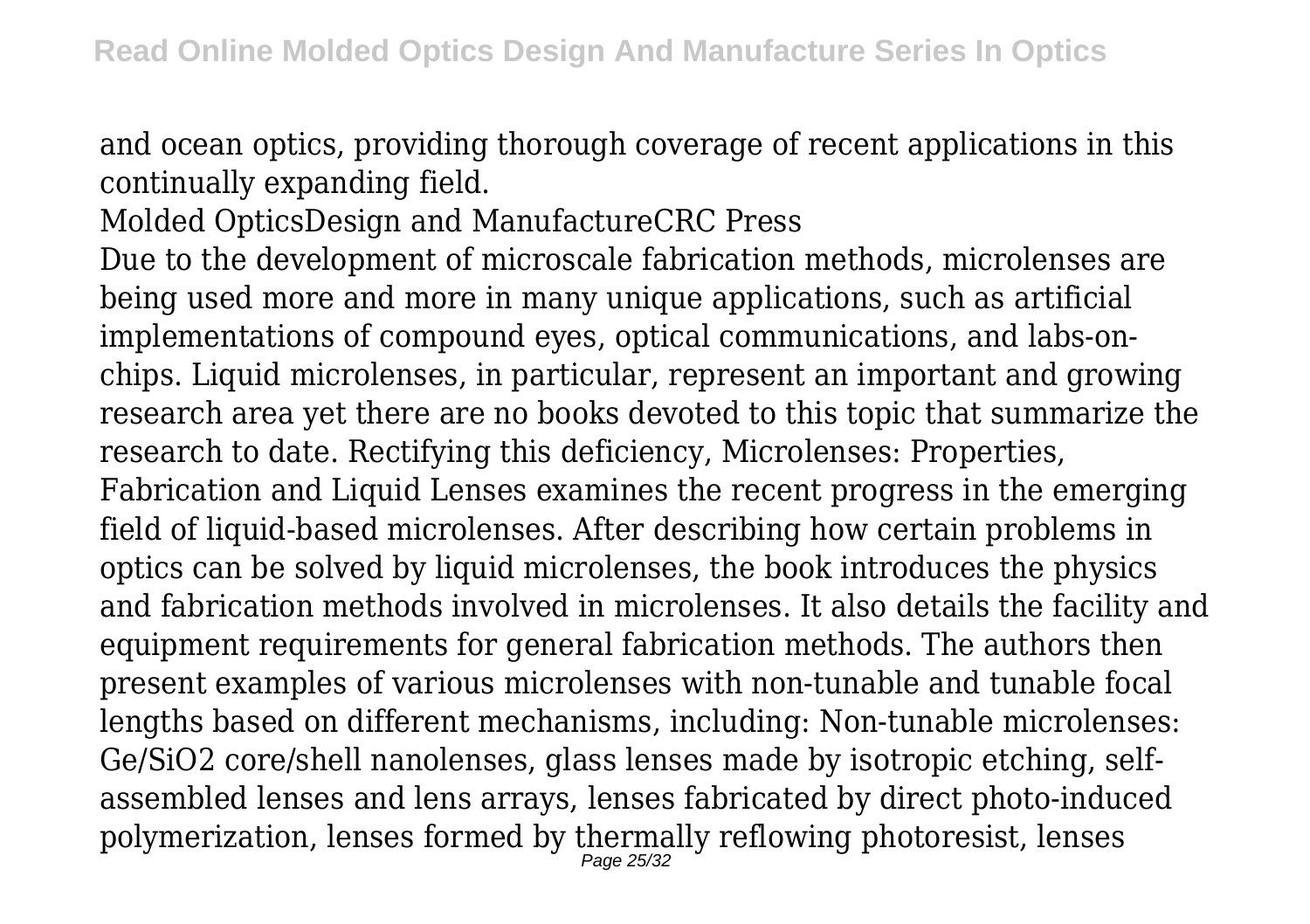formed from inkjet printing, arrays fabricated through molding processes, and injection-molded plastic lenses Electrically tuned microlenses: liquid crystalbased lenses and liquid lenses driven by electrostatic forces, dielectrophoretic forces, electrowetting, and electrochemical reactions Mechanically tunable microlenses: thin-membrane lenses with varying apertures, pressures, and surface shapes; swellable hydrogel lenses; liquid–liquid interface lenses actuated by environmentally stimuli-responsive hydrogels; and oscillating lens arrays driven by sound waves Horizontal microlenses: two-dimensional polymer lenses, tunable and movable liquid droplets as lenses, hydrodynamically tuned cylindrical lenses, liquid core and liquid cladding lenses, air–liquid interface lenses, and tunable liquid gradient refractive index lenses The book concludes by summarizing the importance of microlenses, shedding light on future microlens work, and exploring related challenges, such as the packaging of systems, effects of gravity, evaporation of liquids, aberrations, and integration with other optical components. Product/Process Fingerprint in Micro Manufacturing Handbook of Optomechanical Engineering Thomas Register of American Manufacturers Laser-Based Measurements for Time and Frequency Domain Applications Page 26/32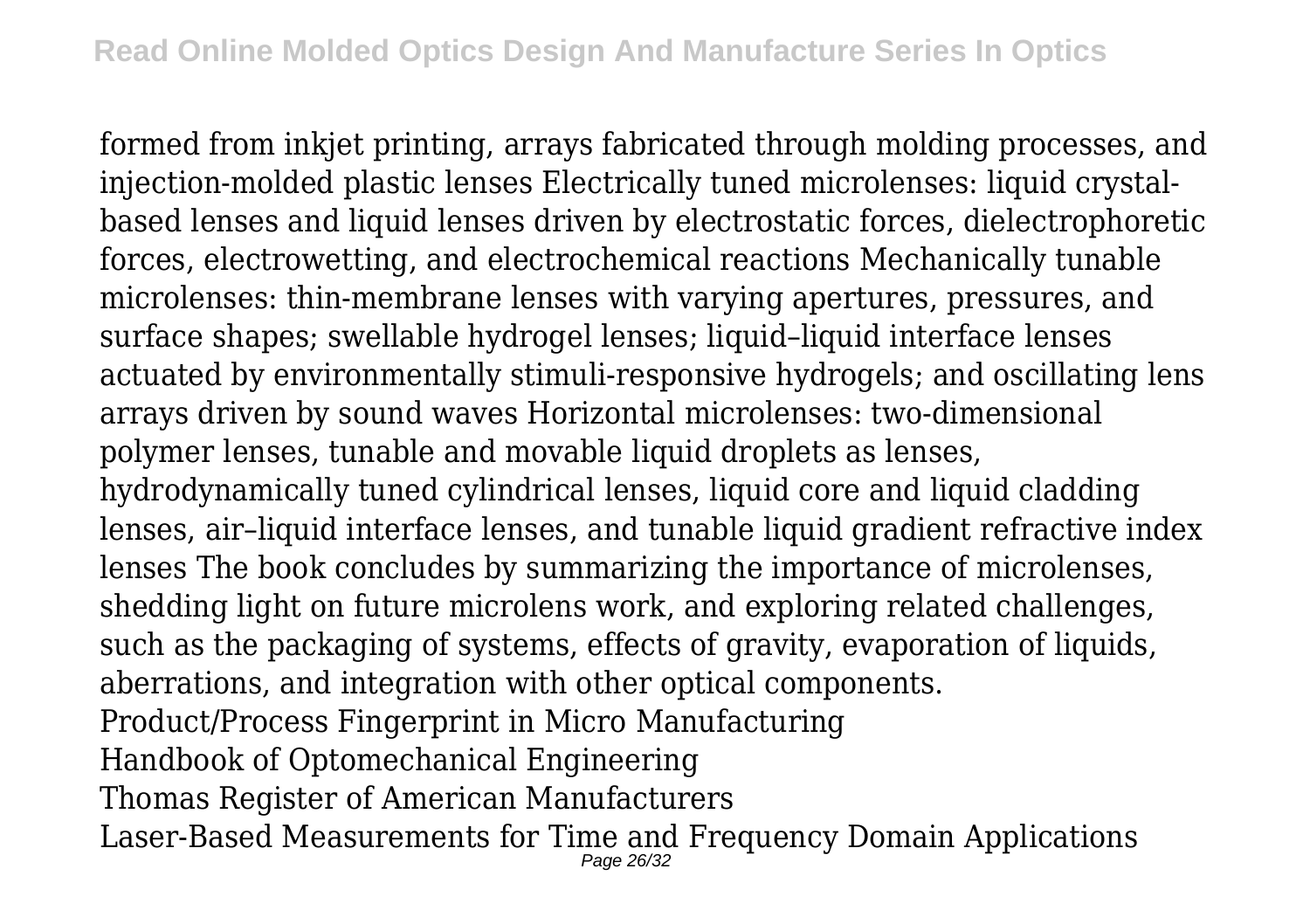### Handbook of Plastic Optics Field Guide to Molded Optics

*Microtechnology has changed our world since the last century, when silicon microelectronics revolutionized sensor, control and communication areas, with applications extending from domotics to automotive, and from security to biomedicine. The present century, however, is also seeing an accelerating pace of innovation in glassy materials; as an example, glass-ceramics, which successfully combine the properties of an amorphous matrix with those of micro- or nano-crystals, offer a very high flexibility of design to chemists, physicists and engineers, who can conceive and implement advanced microdevices. In a very similar way, the synthesis of glassy polymers in a very wide range of chemical structures offers unprecedented potential of applications. The contemporary availability of microfabrication technologies, such as direct laser writing or 3D printing, which add to the most common processes (deposition, lithography and etching), facilitates the development of novel or advanced microdevices based on glassy materials. Biochemical and biomedical sensors, especially with the lab-on-a-chip target, are one of the most evident proofs of the success of this material platform. Other applications have also emerged in environment, food, and chemical industries. The present Special Issue of Micromachines aims at reviewing the current state-of-the-art and presenting perspectives of further development. Contributions related to the technologies, glassy materials,* Page 27/32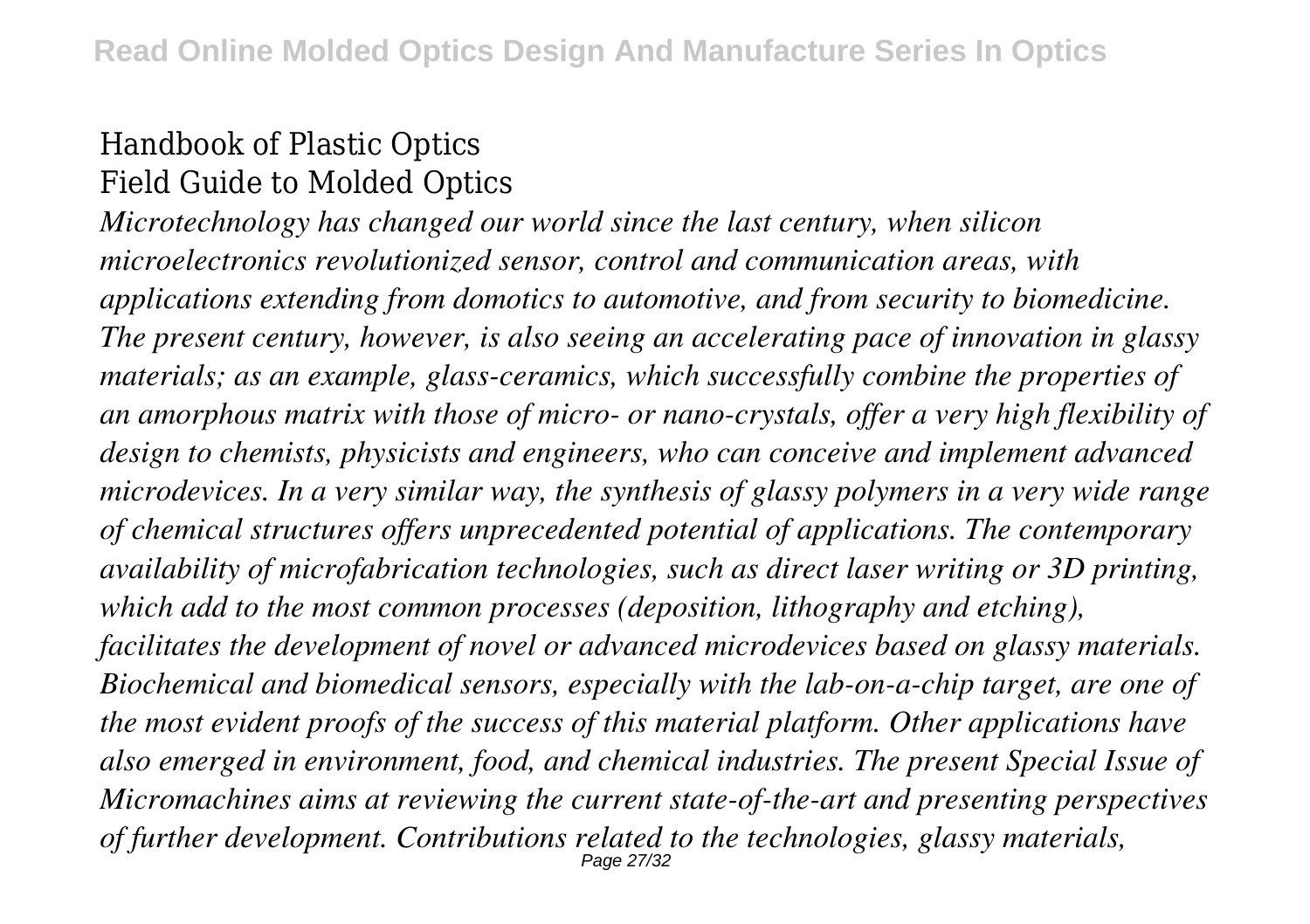*design and fabrication processes, characterization, and, eventually, applications are welcome.*

*Molding tools in precision glass molding fail easily, even with protective thin film coatings applied. In this work, various efficient methods for assessing glass-coating interactions are developed, including a new, automated testing rig. Analysis of the testing results provides a better understanding of these mechanisms and how they are influenced by material properties and process parameters, so that the appropriate measures can be taken to prolong the life of the molding tools.*

*High quality optical components for consumer products made of glass and plastic are mostly fabricated by replication. This highly developed production technology requires several consecutive, well-matched processing steps called a "process chain" covering all steps from mold design, advanced machining and coating of molds, up to the actual replication and final precision measurement of the quality of the optical components. Current market demands for leading edge optical applications require high precision and cost effective parts in large volumes. For meeting these demands it is necessary to develop high quality process chains and moreover, to crosslink all demands and interdependencies within these process chains. The Transregional Collaborative Research Center "Process chains for the replication of complex optical elements" at Bremen, Aachen and Stillwater worked extensively and thoroughly in this field from 2001* Page 28/32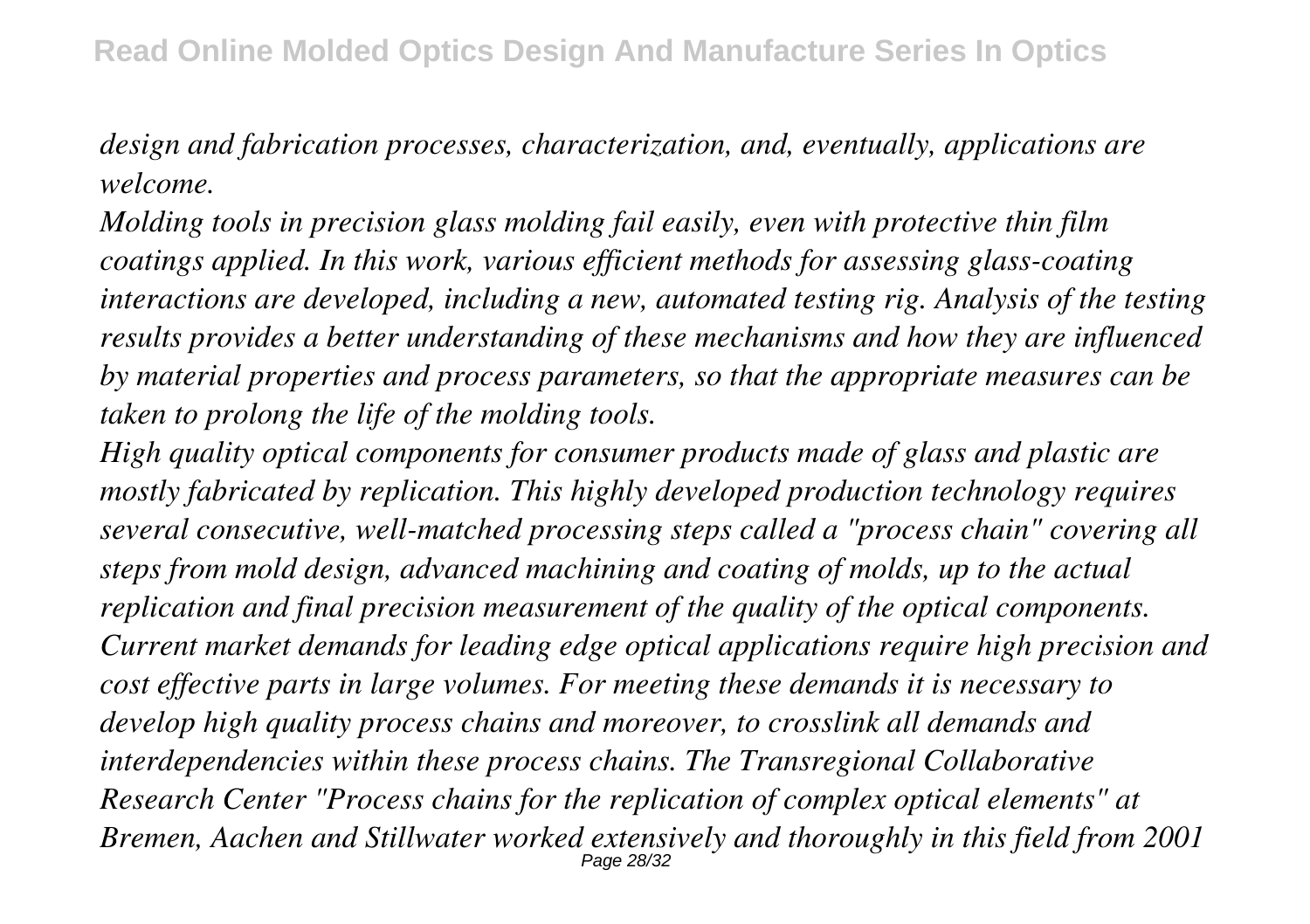*to 2012. This volume will present the latest scientific results for the complete process chain giving a profound insight into present-day high-tech production. Due to their speed, data density, and versatility, optical metrology tools play important roles in today's high-speed industrial manufacturing applications. Handbook of Optical Dimensional Metrology provides useful background information and practical examples to help readers understand and effectively use state-of-the-art optical metrology methods. The book first builds a foundation for evaluating optical measurement methods. It explores the many terms of optical metrology and compares it to other forms of metrology, such as mechanical gaging, highlighting the limitations and errors associated with each mode of measurement at a general level. This comparison is particularly helpful to current industry users who operate the most widely applied mechanical tools. The book then focuses on each application area of measurement, working down from large area to medium-sized to submicron measurements. It describes the measurement of large objects on the scale of buildings, the measurement of durable manufactured goods such as aircraft engines and appliances, and the measurement of fine features on the micron and nanometer scales. In each area, the book covers fast, coarse measures as well as the finest measurements possible. Best practices and practical examples for each technology aid readers in effectively using the methods. Requiring no prior expertise in optical dimensional metrology, this handbook helps engineers and quality specialists* Page 29/32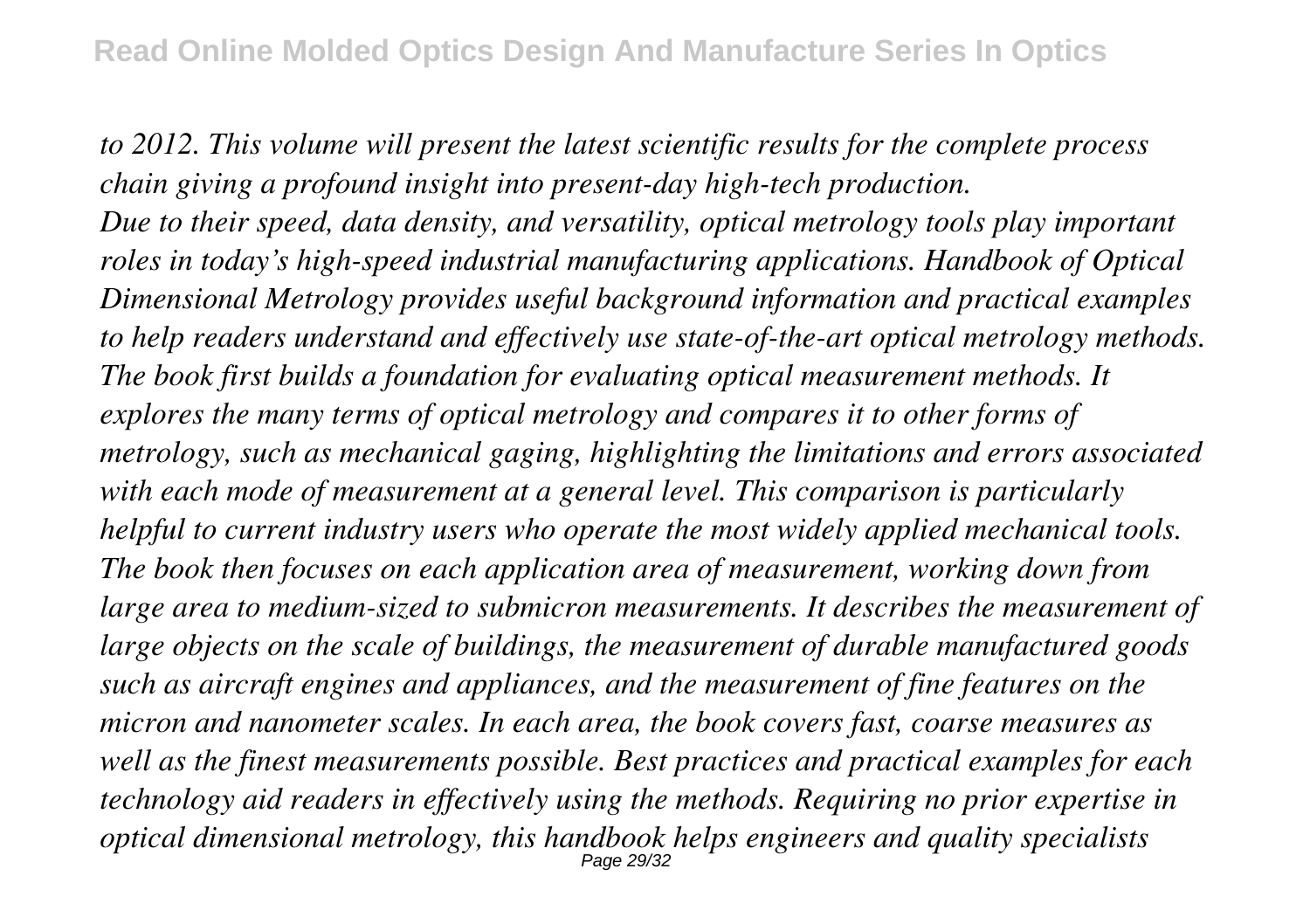*understand the capabilities and limitations of optical metrology methods. It also shows them how to successfully apply optical metrology to a vast array of current engineering and scientific problems.*

## *Mantech Journal*

*Microlenses*

*Plastics Institute of America Plastics Engineering, Manufacturing & Data Handbook Precision glass molding is a net-shaping process to fabricate glass optics by replicating optical features from precision molds to glass at elevated temperature. The advantages of precision glass molding over traditional glass lens fabrication methods make it especially suitable for the production of optical components with complicated geometries, such as aspherical lenses, diffractive hybrid lenses, microlens arrays, etc. Despite of these advantages, a number of problems must be solved before this process can be used in industrial applications. The primary goal of this research is to determine the feasibility and performance of nonconventional optical components formed by precision glass molding. This research aimed to investigate glass molding by combing experiments and finite element method (FEM) based numerical simulations. The first step was to develop an integrated compensation solution for both surface deviation and refractive index drop of glass optics. An FEM simulation based on* Page 30/32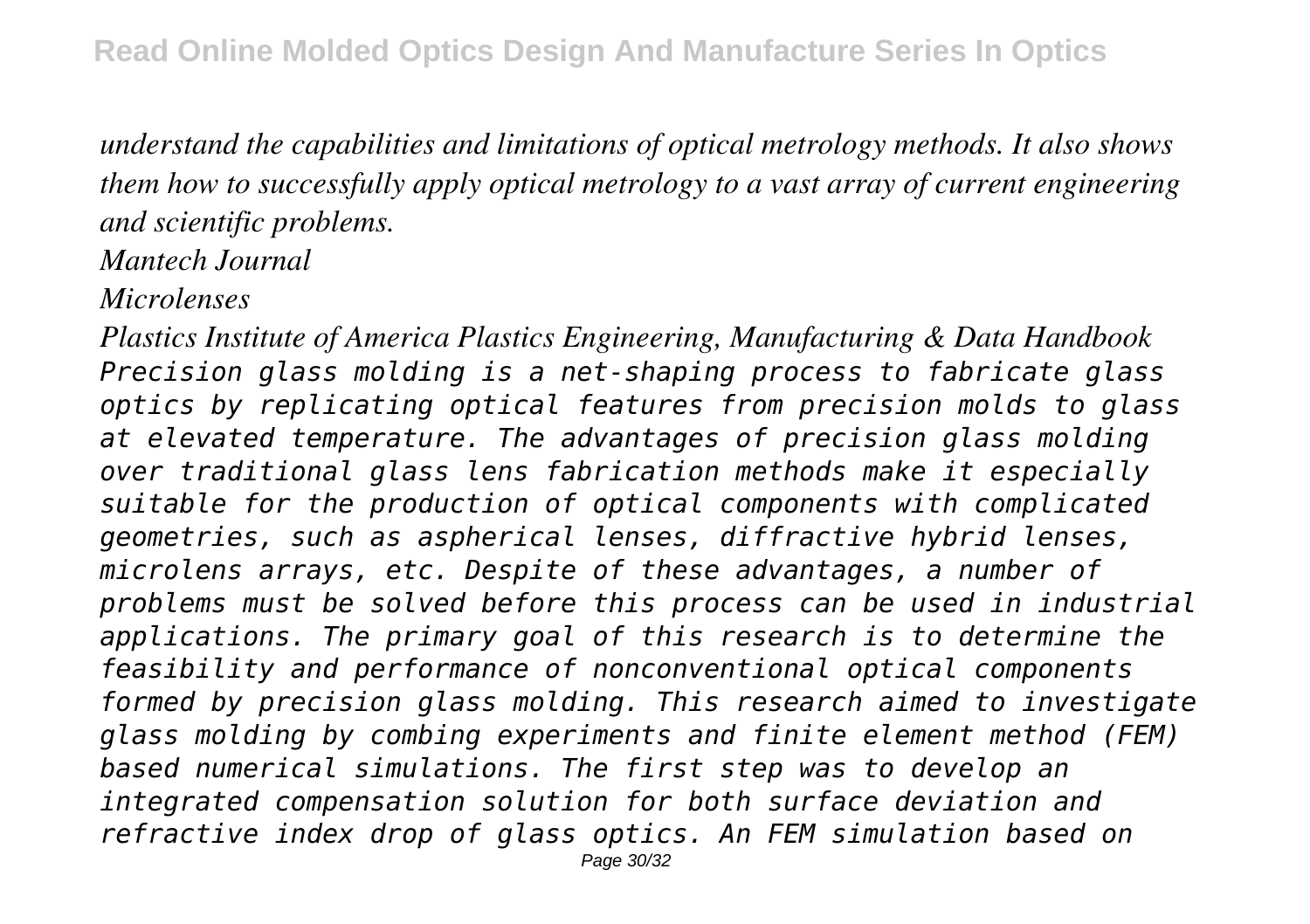*Tool-Narayanaswamy-Moynihan (TNM) model was applied to predict index drop of the molded optical glass. The predicted index value was then used to compensate for the optical design of the lens. Using commercially available general purpose software, ABAQUS, the entire process of glass molding was simulated to calculate the surface deviation from the adjusted lens geometry, which was applied to final mold shape modification. A case study on molding of an aspherical lens was conducted, demonstrating reductions in both geometry and wavefront error by more than 60%.*

*The development of integrated silicon photonic circuits has recently been driven by the Internet and the push for high bandwidth as well as the need to reduce power dissipation induced by high data-rate signal transmission. To reach these goals, efficient passive and active silicon photonic devices, including waveguide, modulators, photodetectors,*

*This book provides a simplified, practical, and innovative approach to understanding the design and manufacture of plastic products in the World of Plastics. The concise and comprehensive information defines and focuses on past, current, and future technical trends. The handbook reviews over 20,000 different subjects; and contains over 1,000 figures and more than 400 tables. Various plastic materials and their behavior patterns are reviewed. Examples are*